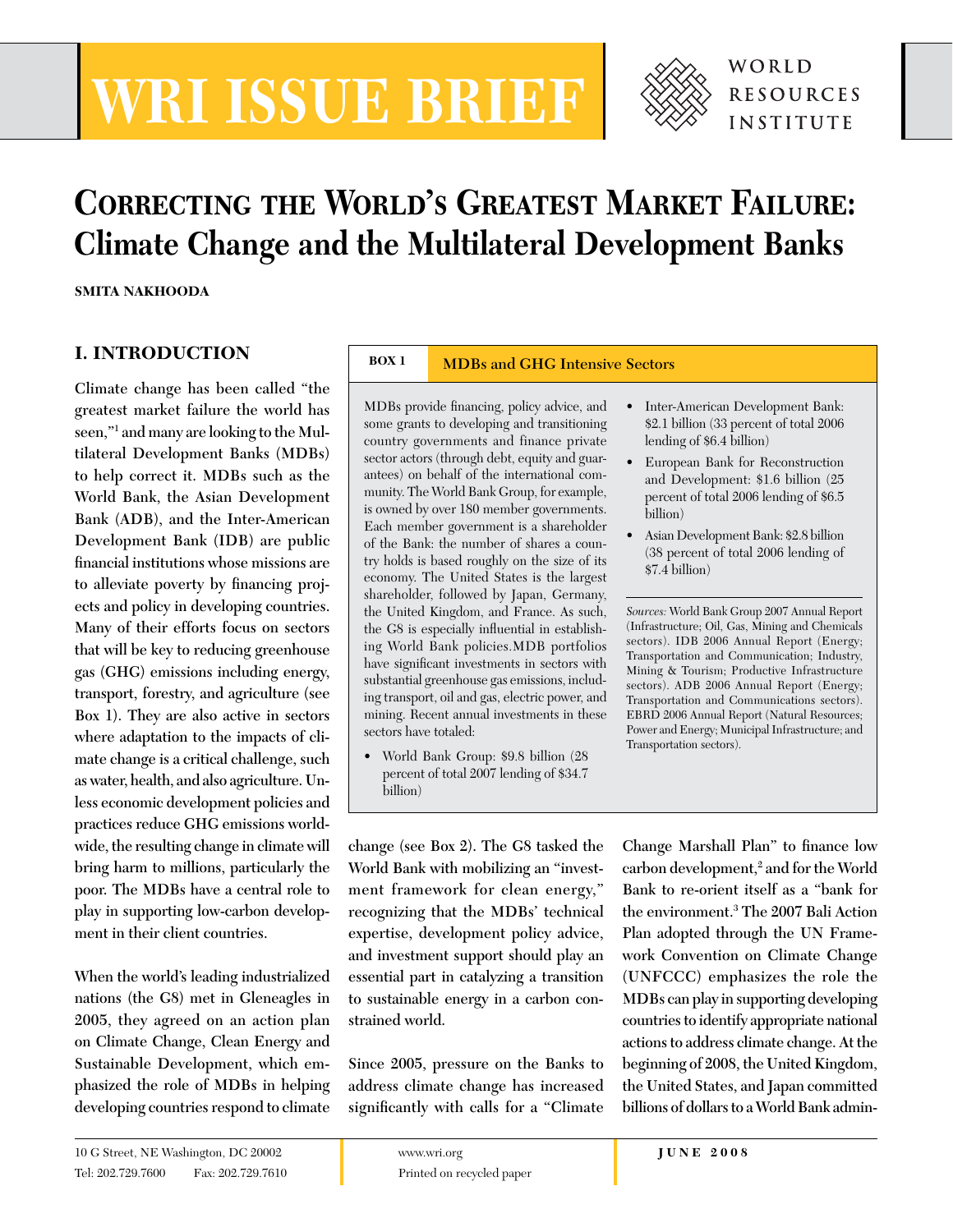#### **BOX 2**

#### **The Role of MDBs in the G8 2005 Gleneagles Plan of Action on Climate Change**

In 2005, the G8 recognized the important role that MDBs could play in helping advance global efforts to respond to climate change. The Gleneagles plan of action committed the G8 to:

 "9(a) Work with the multilateral development banks (MDBs) to expand the use of voluntary energy savings assessments as a part of major investments in new or existing projects in energy intensive sectors;

25 (a) make the best use of existing resources and financing instruments and develop a framework for energy investment to accelerate the adoption of technologies which enable cleaner, more efficient energy production and use;

25 (b) explore opportunities within their existing and new lending portfolios to increase the volume of investments made on renewable energy and energy efficiency technologies consistent with the MDBs' core mission of poverty reduction;

**istered Clean Technology Fund (see Box**  3) to help finance developing countries' **transitions to cleaner technologies. To rise to such tasks, MDBs will need to ensure that climate change becomes an integral component of their efforts to support sustainable economic development and poverty reduction.**

**In early 2005, WRI's policy brief** *Mainstreaming Climate Change at the Multilateral Development Banks* **found that climate change had been considered in less than 20 percent of the World Bank's lending for the energy sector.4 Three years later, this policy brief reviews the Country Strategies, and project documentation for the energy sector portfolios of the World Bank Group,5 the ADB, and the IDB. Some 35 percent of global GHGs come from electricity, heat, and other fuel combustion;6 an assessment of the extent to which climate change has** 

25 (c) work with interested borrower countries with significant energy requirements to identify less greenhouse gas intensive growth options… and ensure that such options are integrated into Country Assistance Strategies;

25 (d) develop local commercial capacity to develop and finance cost-effective projects that promote energy efficiency and lowcarbon energy sources.

35 (a) Invite the World Bank to develop and implement 'best practice' guidelines for screening their investments in climate sensitive sectors to determine how their performance could be affected by climate risks, as well as how those risks can best be managed, in consultation with host governments and local communities…"

**been "mainstreamed" into these MDBs energy sector portfolios should therefore indicate the extent to which climate change has been "integrated" into their overall portfolios.7**

**At a conceptual level, MDBs acknowledge that climate change considerations need to be mainstreamed into their operations.** *Yet our analysis reveals that operationally, opportunities to mitigate emissions and reduce climate risk are still not systematically incorporated into MDB strategies and project development.*  More than 60 percent of financing in the **energy sector across these institutions does not consider climate change at all. MDBs remain heavily invested in "business as usual," despite recognizing the need for transformative changes. MDBs need to mainstream climate change, by consistently seeking opportunities to reduce emissions, promote low carbon** 

**growth, and respond to the likely impacts of climate change when designing strategies and projects across their entire portfolios. To help correct the "world's greatest market failure," MDBs must do more to internalize the environmental and social costs of climate change into their decision-making.** 

#### **II. THE INTERNATIONAL RESPONSE TO CLIMATE CHANGE**

**In 2007, the Fourth Assessment Report of the Intergovernmental Panel on Climate Change (IPCC) concluded with unprecedented certainty8 that the observed global warming over the past 50 years has resulted from human activities. The planet is warming as a result of increasing atmospheric concentrations of GHG emissions, which results primarily from the burning of fossil fuels and from deforestation. In his comprehensive review of the economic implications of climate change, Nicholas Stern, formerly the World Bank's chief economist, concluded that the costs of climate change from declining agricultural production,**  heat-waves, droughts, flooding events, **biodiversity loss, disease spread, and soil erosion could consume 5 to 20 percent of global gross domestic product (GDP). While the details of Stern's conclusions have been the subject of some academic debate, a political consensus is emerging that the costs of inaction will be much greater than the investment required to**  significantly mitigate climate change.

**Addressing climate change demands leadership from industrialized nations, which have contributed most to the historical build up of GHGs in the atmosphere. While poverty remains a major problem in developing countries, their contribution to global GHG emissions** 

*Source:* Gleneagles Plan of Action on Climate Change, Clean Energy and Sustainable Development, http://www.fco.gov.uk/Files/kfile/PostG8\_Gleneagles\_CCChangePlanofAction.pdf.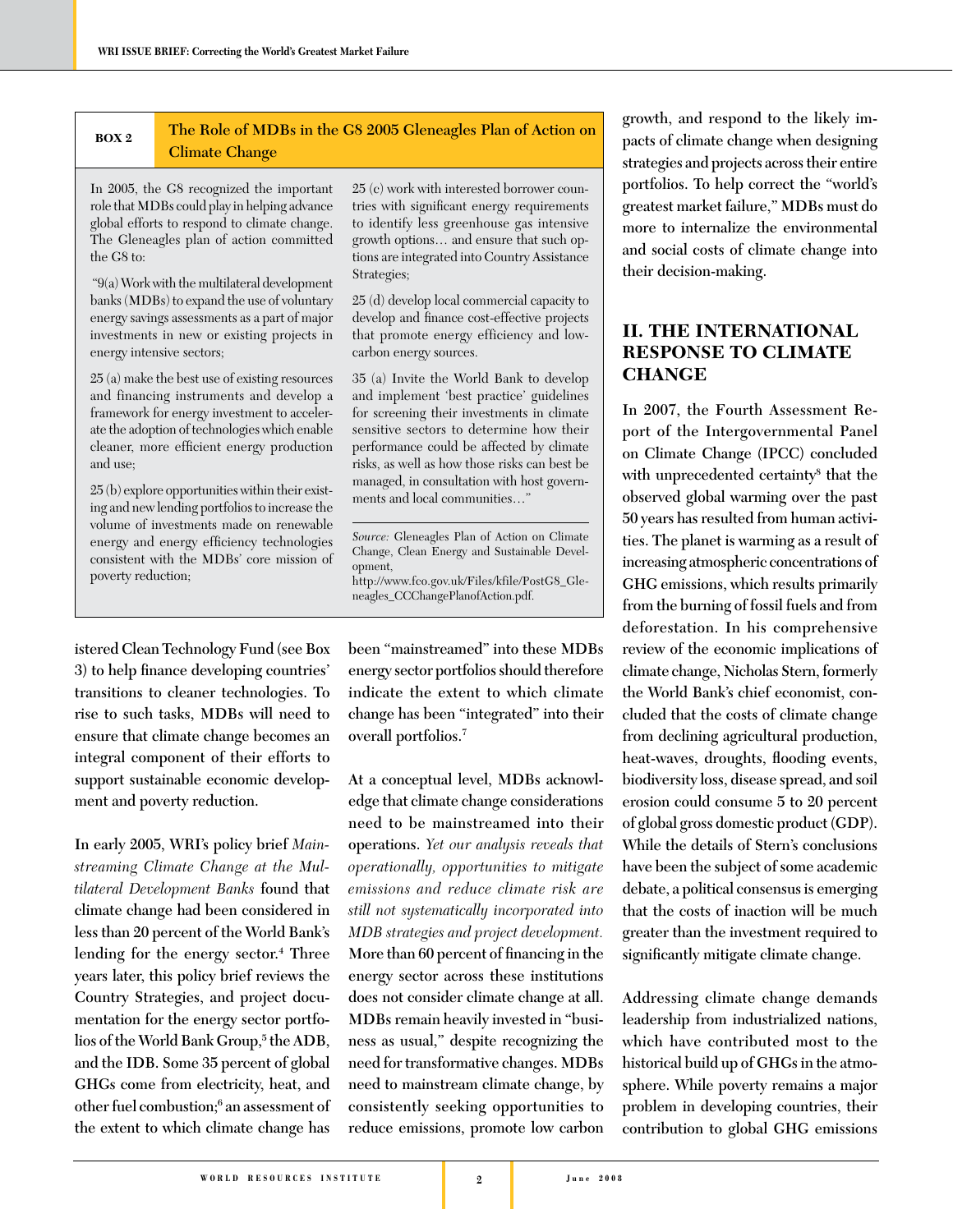#### **BOX 3 Financing the Incremental Costs of Low Carbon Development? The Climate Investment Funds**

In February 2008, the governments of the United Kingdom, the United States and Japan announced their intention to "[pool] efforts to support a new clean technology fund, administered by the World Bank, help developing countries bridge the gap between dirty and clean technology… and boost the World Bank's ability to help developing countries tackle climate change."

The World Bank has proposed a portfolio of Climate Investment Funds (CIFs) to "provide concessional finance for policy reforms and investments that achieve development goals through a transition to a low carbon development path and a climate resilient economy." As of April 2008, the World Bank proposes to establish a Strategic Climate Fund (SCF) which will support activities to build resilience to climate change (adaptation activities), as well as mitigation in the energy and forest sectors; and a separate Clean Technology Fund (CTF). The specific modalities of these funds are still being negotiated as of this publication. The CIFs will provide grants and concessional finance blended with financing from the International Bank for Reconstruction and Development and from Regional Development Banks (the Asian Development Bank, African Development Bank, European Bank for Reconstruction and Development, and the Inter-American Development Bank). A range of instruments to leverage private sector investment will be used, and efforts made to integrate the CIFs into mainstream development financing and policy dialogues. Donor countries and recipient developing countries will have equal representation on the governing committee.

U.S. President George Bush has pledged \$2 billion to the CTF over the next three years although the U.S. Congress will have to approve this request. The U.K. pledged part of its £800 million (\$1.6 billion) Environmental Transformation Fund, and has indicated that it will make additional contributions. Japan has also announced a \$10 billion Cool Earth 50 program to support developing countries address climate change, part of which will be directed through the CTF.

In responding to initial proposals from the Banks on the structure of these funds, the international community has reinforced the notions that (i) the Global Environment Facility (GEF) administered Adaptation

Fund is the appropriate mechanism through which developed countries should meet their obligations to finance adaptation efforts; (ii) developing countries must have ownership of programs supported by the funds, and equal voice in their governance.

Many observers have expressed concerns that activities and programs implemented through the CIFs and the CTF in particular may undermine or predetermine the outcomes of global negotiations on technology transfer and financing taking place as part of the UN Framework Convention on Climate Change (UNFCCC). More broadly, concerns have been raised about whether these funds will support or undermine established multilateral mechanisms to implement the major environmental agreements. For example, the Convention on Biodiversity (particularly given that the CIFs may fund the protection of forests). For its part, the World Bank has stated that the fund administration will be consistent with UNFCCC principles. Nevertheless, it remains to be seen whether the funds made available through the CIF will in fact be additional to development assistance commitments in practice. In addition, the CIFs may not adequately reflect the "polluter pays" principle—that developed countries must pay the costs of responding to climate change since developing countries will have to repay resources made available through concessional loans. Both the United States and Japan have suggested that their contributions to the CTF should be administered as grants.

It is most urgent to deploy clean energy technologies in major economies that significantly contribute to global greenhouse gas (GHG) emissions, whereas many of the World Bank's clients are poor countries (where basic access to energy is still a serious development challenge) and relatively small emitters. For many of these countries, adaptation and resilience efforts that would be supported by the SCF may be a more immediate concern than mitigation. The CTF design is intended to support large scale emission reductions. While the use of these funds should be technology neutral so that the most appropriate technologies for local needs can be deployed at scale, clear principles for determining what is in fact most appropriate are urgently needed. The use of CIFs to promote the adoption of best available coal technologies to achieve such reductions is currently permitted. However, "best available"

technologies such as supercritical coal are already more cost effective than conventional sub-critical coal in most cases, particularly since they require less fuel. It would seem a poor use of scarce resources to address climate change, to support investments in marginally less GHG intensive technologies that are already more cost effective than conventional coal and will still emit large amounts of carbon for decades to come. Technologies such as distributed renewable energy technologies, and some energy efficiency programs (particularly those that improve the efficiency and reach of transmission and distribution systems) are far more likely to have more direct benefits for poverty alleviation. Clean coal technologies, including carbon capture and sequestration ready facilities, may be able to play a role in reducing emissions from centralized energy infrastructure that powers economic growth, but are less likely to directly meet poverty alleviation and development priorities.

It is essential that the CIFs spark truly transformative changes in how climate change is integrated into economic development choices supported by the Multilateral Development Banks (MDBs). The success of the CIFs should be judged, at least in part, by whether they are supported by systematic changes in practice within the MDBs that mainstream climate change considerations into decisionmaking.

*Sources:* Henry Paulson, Alistair Darling & Fukushiro Nukaga, "Financial bridge from dirty to clean" *Financial Times*, 7 Feb. 2008, http://search. ft.com/ftArticle?queryText=paulson+darling+clim ate+change&aje=true&id=080207000559&ct=0; Reuters, "Finance chiefs urge support for clean energy fund" 7 Feb. 2008, http:// uk.reuters.com/article/environmentNews/ idUKN0763586520080207;

Prayas Energy Group, "Some Good News in the Power Sector: Initial Success in Solicitations for Ultra Mega Power Projects" *Economic and Political Weekly* Jan 2007, http://prayaspune. org/peg/publications/ultra\_mega\_commentary\_ epw\_081A01.pdf

World Bank, "Consultation Draft on Climate Investment Funds", 22 Jan. 2008; World Bank, Proposal for a Strategic Climate Fund, 3 April 2008.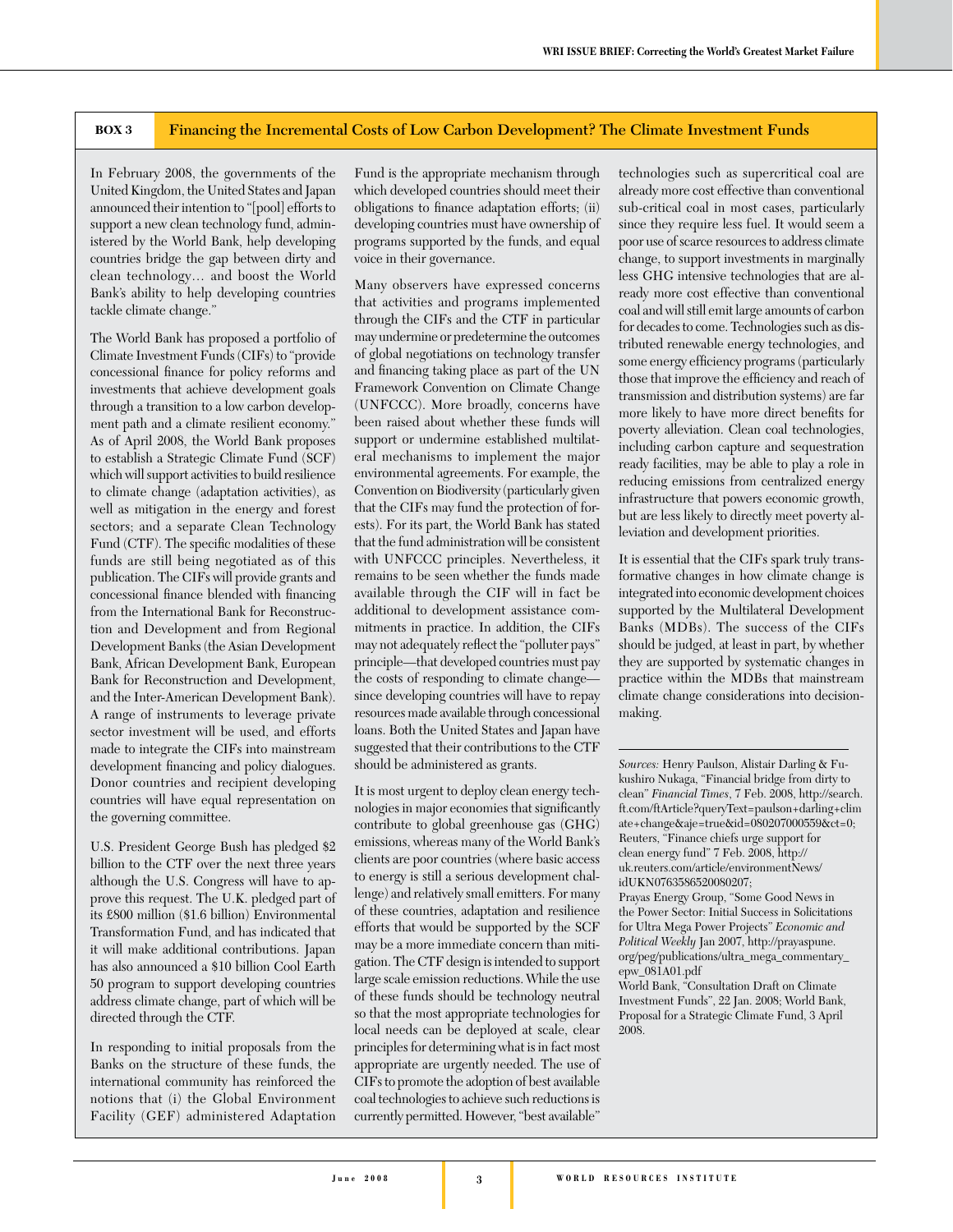#### **BOX 4 The Special Role of the United States**

The United States, as the World Bank's dominant shareholder, nominates the Bank's President, and through its replenishment of the Bank's International Development Agency, helps shape Bank policy. Historically, it has also been the world's leading contributor of greenhouse gas (GHG) emissions, and, beyond its UN Framework Convention on Climate Change (UNFCCC) commitments, has been reluctant to engage in significant multilateral efforts to confront global climate change and invest in GHG emissions reductions.

The United States has played an important role in prompting international financial institutions to link environmental and social considerations to their operations and investments, but until recently this has not included support for a Bank role in slowing global warming. Indeed, even as the World Bank worked to develop a Clean Energy Investment Framework (CEIF), U.S. government representatives undermined efforts to use the Framework to prioritize climate change

**is growing rapidly. For example, China's 2007 carbon emissions are thought to have exceeded U.S. annual emissions.**<sup>9</sup> **Even if industrialized countries reduce their GHG emissions by 90 percent, sig**nificant emission reductions by develop**ing countries will be necessary to keep global warming within 2o Celsius.10 At the same time, the rising costs of conventional fossil fuels such as oil and growing concerns about energy security in both developed and developing countries have sparked new interest in alternative energy choices, and a new opportunity to invest in low carbon options.**

**Since 1994, the Bank's major shareholders and the majority of its client countries have been parties to the UNFCCC and, with the notable exception of the United States, have joined the Convention's Kyoto Protocol (see Box 4).11 Parties to these instruments are "guided" by the** 

in the Bank's operations. According to the former Chief Scientist of the World Bank, Robert Watson, deputies of former World Bank President Paul Wolfowitz with close ties to the Bush administration, sought to water down references to climate change in early drafts of the CEIF.

In recent months, however, U.S. positions have begun to shift, reflecting in part the political momentum currently observed within the United States on the need for a federal policy on climate change mitigation. The U.S. government's recent pledge to commit \$2 billion to support clean technology research through a World Bank Group administered fund is a tangible sign of the beginnings of a change in attitude regarding the role of MDBs in a global response to climate change.

*Source:* Krishna Guha, Deputy's woes stir World Bank turmoil, *Financial Times,* 25 April 2007, http://www.ft.com/cms/s/0/e67b4470-f2c8-11dba454-00b5df10621.html?nclick\_check=1.

**principle that policies and measures to protect the climate system should be integrated into national development programs "in order to achieve sustainable development."12 Guided also by the principle of "common but differentiated responsibility," developed countries have committed to helping developing countries meet the incremental costs of mitigating climate change. Furthermore, they have committed to helping developing countries meet the additional costs of adapting to climate change.** 

**The idea that developing countries will also take actions to respond to climate change (both for mitigation and adaptation purposes) is central to the Bali Action Plan adopted by the parties to the UNFCCC in December 2007 (see Box 5). These "measurable, reportable and**  verifiable" actions must be nationally **appropriate, embedded in sustainable** 

**development strategies, and supported**  by technology transfer and finance. The **Bali Action Plan explicitly notes the importance of multilateral bodies such as the MDBs in supporting both mitigation of climate change and adaptation to the impacts of climate change "in a coherent and integrated manner."13**

**The Bali Action Plan's emphasis on these factors suggests a central role for MDBs in this global response, as facilitators of national sustainable development strategies in their client countries. As**  providers of policy and financial assis**tance, MDBs are likely to be one vehicle through which developed countries support developing countries' mitigation and adaptation efforts.14 MDBs must help developing countries calculate the incremental costs of low carbon development, and then work to identify creative and legitimate ways to meet them, for example by accessing grant funding, including through the Global Environment Facility (GEF) which has provided billions of dollars for climate mitigation, as well as the new proposed Climate Investment Funds. The MDBs must also provide technical assistance, knowledge, and financing to support**  developing countries to define, design **and implement appropriate actions to respond to climate change.** 

#### **III. THE CHANGING ROLE OF MULTILATERAL DEVELOPMENT BANKS**

**MDBs have launched many new initiatives to address climate change over the past three years including efforts to: (i) account for GHG emissions and improve**  energy efficiency; (ii) support renewable **energy; (iii) manage forests sustainably; (iv) promote carbon finance; and (v) adapt to climate change. In addition, they**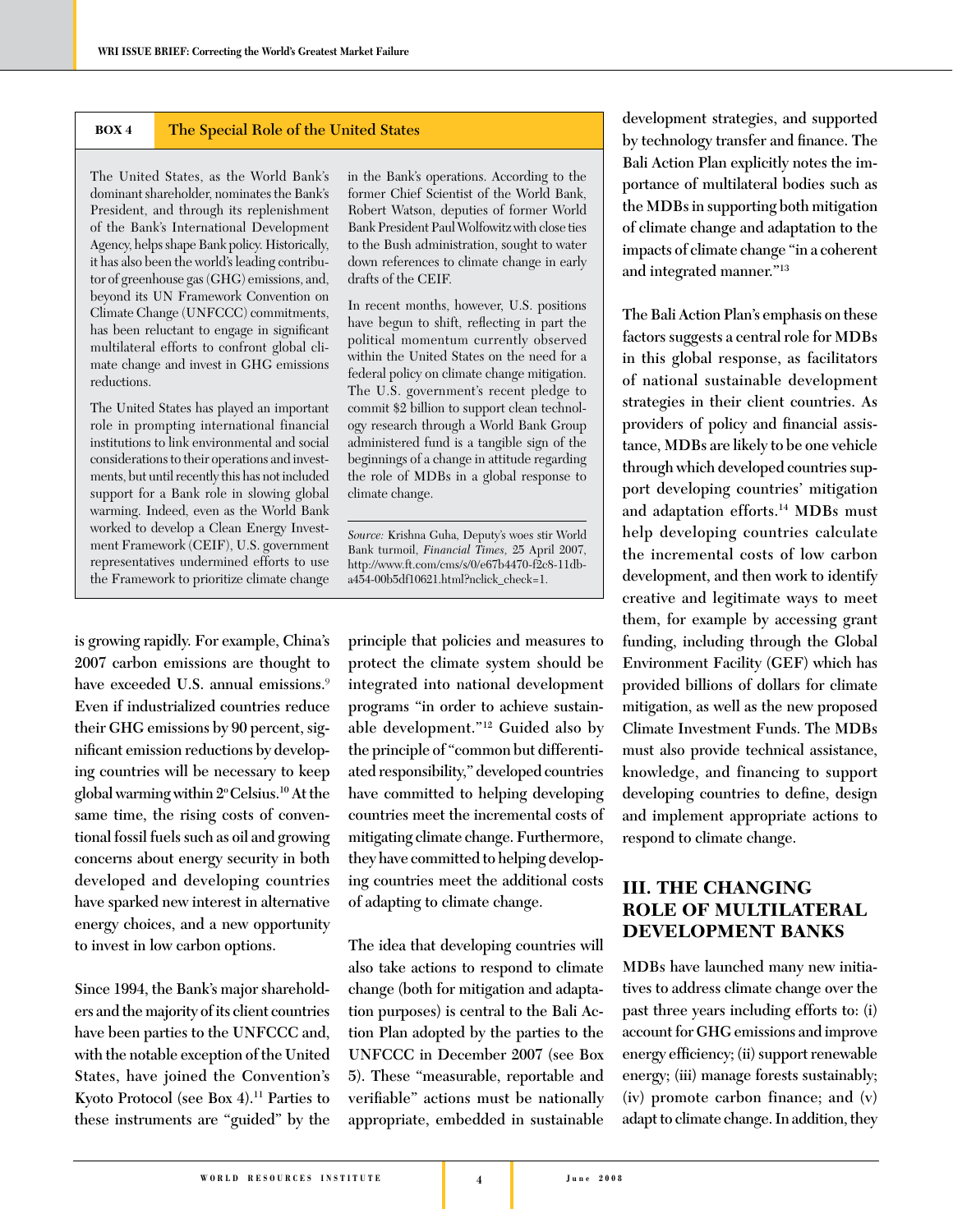have produced significant new research **and analysis to advance understanding of the linkages between climate change and economic development.** 

*Greenhouse gas accounting and energy*  efficiency. The European Bank for Re**construction and Development (EBRD) has been a leader on these issues: it accounts for GHG emissions associated with all projects expected to emit more**  than 20,000 tons of  $CO_2$ -eq. (see Box 6). **Emissions are calculated for the project as a whole rather than for the Bank's funded portion. Similarly, the International Finance Corporation's (IFC) environmental and social performance standards require that clients account for GHG emissions for all projects expected to emit more than 100,000 tons of C02 -eq. Clients are also required to consider project design options that would result in reduced emissions.15 These standards have subsequently**  been adopted by private financial in**stitutions that have signed onto the Equator Principles. In 2007, former World Bank President Paul Wolfowitz announced that the World Bank Group institutions would begin to measure and manage the GHG emissions associated with their portfolios; the International Bank for Reconstruction and Development (IBRD), the International Development Agency (IDA), and the IFC are still exploring how to operationalize these commitments in practice, however. Transparent GHG accounting should facilitate more accurate assessments of the incremental costs associated with reducing emissions, which can in turn help project managers and MDB clients**  find ways to finance these incremental **costs.** 

*Renewable Energy:* **MDBs have played an important role in supporting renew-**

#### **BOX 5 The Bali Action Plan**

Underpinning the Bali Action Plan (BAP) is the concept that both developed and developing countries will undertake mitigation actions. These efforts will include:

"1.b.(i) Measurable, reportable and verifiable nationally appropriate mitigation commitments or actions, including quantified emission limitation and reduction objectives, by all developed country Parties, while ensuring the comparability of efforts among them, taking into account differences in their national circumstances;

(ii) Nationally appropriate mitigation actions by developing country Parties in the context of sustainable development, supported and enabled by technology, financing and capacity-building, in a measurable, reportable and verifiable manner...

(vii) Ways to strengthen the catalytic role of the Convention in encouraging multilateral bodies, the public and private sectors and civil society, building on synergies among activities and processes, as a means to support mitigation in a coherent and integrated manner;…"

"1.(c) Enhanced action on adaptation, including, inter alia, consideration of: …(v) Ways to strengthen the catalytic role of the Convention in encouraging multilateral bodies, the public and private sectors and civil society, building on synergies among activities and processes, as a means to support adaptation in a coherent and integrated manner;…"

"1.(e) Enhanced action on the provision of financial resources and investment to support action on mitigation and adaptation and technology cooperation, including, inter alia, consideration of:

(i) Improved access to adequate, predictable and sustainable financial resources and financial and technical support, and the provision of new and additional resources, including official and concessional funding for developing country Parties; …

(v) Mobilization of public- and private-sector funding and investment, including facilitation of carbon-friendly investment choices;

(vi) Financial and technical support for capacity-building in the assessment of the costs of adaptation in developing countries, in particular the most vulnerable ones, to aid in determining their financial needs..."

**able energy projects in developing countries, including through implementation of projects supported by grants from the GEF. The World Bank Group is an implementing agency of the GEF,16 and other MDBs including the ADB, EBRD and IDB, are "execut-**

**ing agencies" that can also implement GEF projects.** 

*Reducing Emissions from Deforestation***: The World Bank Group has played an important role in the international development community by presenting** 

## **BOX 6 Mainstreaming Energy Efficiency at the EBRD**

The European Bank for Reconstruction and Development (EBRD) screens all projects for potential energy efficiency components as part of the appraisal process, and rates projects based on their potential for saving energy. It is the only MDB with an explicit mandate to promote energy efficiency, and has a dedicated energy efficiency team that works with its corporate and industrial clients to conduct energy efficiency audits

to identify opportunities for energy savings. Under EBRD's 2006 energy strategy, project managers are required to calculate the costs of not taking advantage of opportunities for energy efficiency, as well as the potential gains of doing so.

*Source:* European Bank for Reconstruction and Development. EBRD Sustainability Report 2006: Promoting Sound and Sustainable Development, http://www.ebrd.com/pubs/general/sus06.pdf.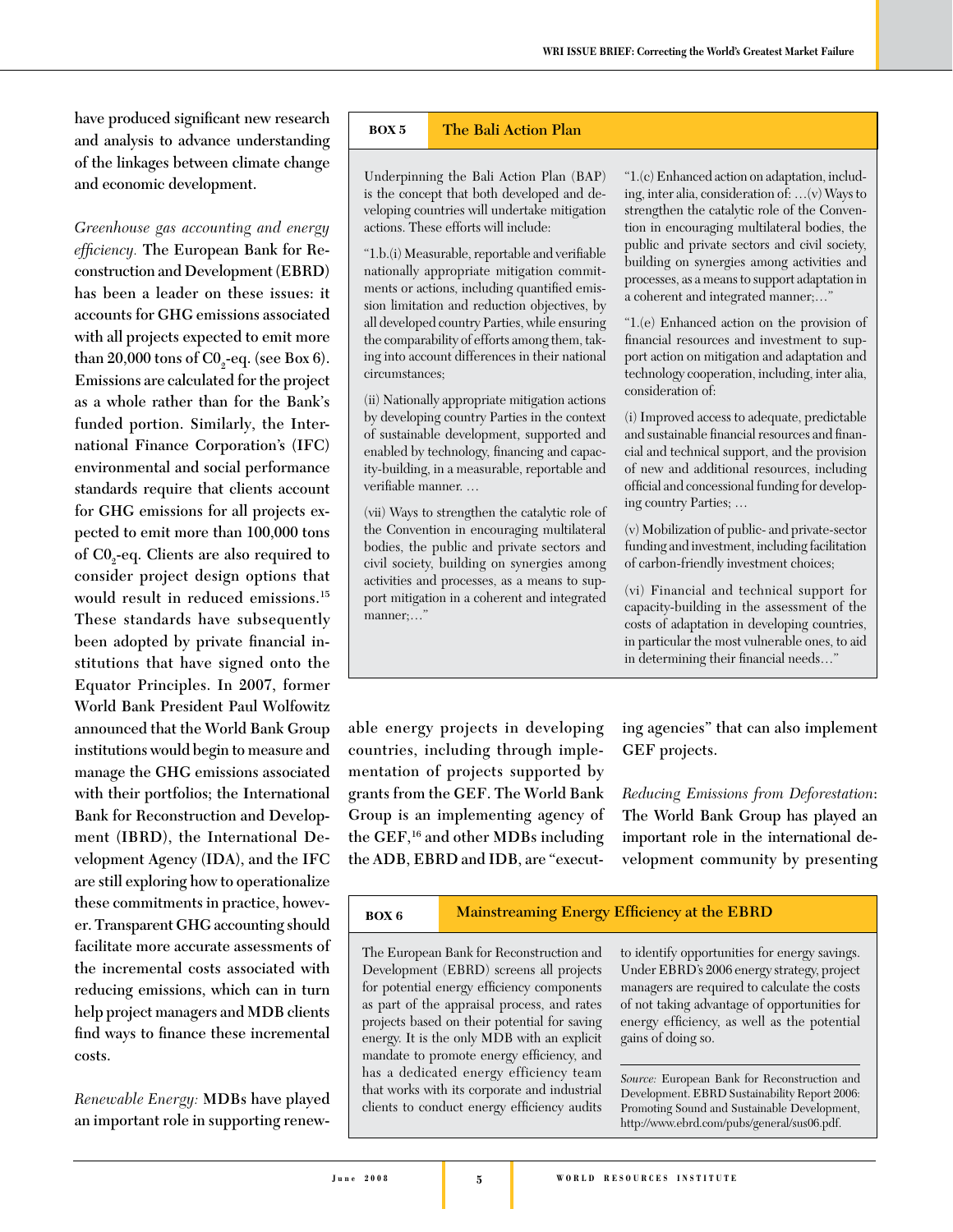#### **BOX 7 Mobilizing Carbon Markets to Reduce Deforestation: The Forest Carbon Partnership Facility**

Deforestation is a major source of carbon dioxide emissions—roughly 20 percent globally—that contributes to global warming and also causes local air pollution. Tropical forests have immense biodiversity value, and their loss and degradation is a major problem for the millions of people dependent on forest ecosystem services for their livelihoods. New proposed programs implemented through the World Bank's Forest Carbon Partnership Facility (FCPF) are expected to play a central role in the global "learning" process on how to reduce emissions from deforestation in developing countries.

The FCPF is a \$300 million effort that includes a "Readiness Mechanism" of \$100 million to help developing countries get "ready" to trade credits from deforestation, and a Carbon Finance Mechanism of \$200 million. In defining "Readiness" under the FCPF, the World Bank has focused on technical requirements for quantifying emissions reductions, tracking forest cover change, and distributing financial incentives. Yet the drivers of deforestation are enormously complex, and there are significant risks that a carbon market driven approach could create perverse incentives.

**sustainable forest management as an opportunity to mitigate climate change in developing countries. Deforestation accounts for nearly 20 percent of global GHG emissions, and the World Bank has been very active in the forest sector.17 It is therefore important for the World Bank to integrate climate considerations into all of its forest activities. Independent reviews of the Bank's record in the forestry sector suggest mixed performance on environmental issues and on governance. For example, the World Bank's Inspection Panel recently concluded that the World Bank had not complied with its own policies on the need to take the rights of indigenous people into account in supporting forest reform in the Democratic Republic of the Congo.**<sup>18</sup> **The MDBs will need to** 

The World Bank's own record on governance and environmental sustainability in the forestry sector has been mixed. Further, in developing the FCPF, there has been limited stakeholder engagement at the local level, and the fundamental issues of human rights and forest governance have not always been emphasized. As the trustee of the FCPF, the World Bank is tasked with aligning the objectives of forested developing countries, donor governments and prospective buyers of emission reductions from the facility, in order to create a commodity that can be bought and sold. Because the bulk of the FCPF's resources are dedicated to Carbon Finance, there may be pressure to find countries ready to participate in these transactions even though the fundamental challenges of readiness have not been resolved. In setting up a new line of business through this facility, the World Bank is in a position where its ability to gauge whether the Facility is effectively meeting its objectives may be compromised, and thus faces a potential conflict of interest.

*Source:* World Bank Draft Information Memorandum on the Forest Carbon Partnership Facility (December 2007).

**focus more on fundamental issues of human rights and forest governance that lie at the heart of deforestation. 19 In October 2007 the World Bank launched a new Forest Carbon Partnership Facility to explore ways to harness carbon markets to reduce emissions from deforestation and degradation (see Box 7). Over the past year, the idea of Reducing GHG Emissions from Deforestation in Developing Countries (REDD) has attracted**   $significant$  political attention, particularly **through UNFCCC processes. The World Bank has emerged as a "de facto" global mechanism for donor coordination on forests and climate change. Ideally, these efforts should reward countries that protect the rights of forest dependent communities and empower them to have a more central role in forest management,** 

**while also reducing GHG emissions and protecting the critical ecosystem services forests provide.**

*Carbon Finance:* **MDBs have also**  been active in carbon finance, particu**larly through the Clean Development Mechanism (CDM) of the Kyoto Protocol (see Box 8).20 Through the CDM, GHG-reducing projects in developing countries (e.g., installing wind-based**  power instead of coal-fired power) can **generate emission credits that can then be used by industrialized countries to offset their own domestic emissions, as required under the Kyoto Protocol. The World Bank has pioneered these efforts through its Prototype Carbon Fund, which was established in 2000, and now has more than eleven different carbon funds in place. Efforts are underway**  to scale up the role of carbon finance **in bank operations through its Carbon Partnership Facility (CPF). The IFC, for its part, is focusing its efforts on helping project developers address risks associated with delivering emission reductions to the market. In 2006, the ADB launched a new Carbon Market Initiative to expand the scope and ambition of**  its carbon finance activities. Through its **Sustainable Energy and Climate Change Initiative, the IDB also intends to launch**  new carbon finance funds.

*Adaptation to Climate Change:* **The MDBs have implemented a number of pilot projects (both loan and grant) to address climate risk in sectors such as agriculture, water and rural infrastructure. The World Bank has developed a "Climate Risk Screening Tool" that enables project managers to identify vulnerabilities and consider responses to make their projects more resilient to the impacts of climate change. IFC is exploring methodologies to evaluate**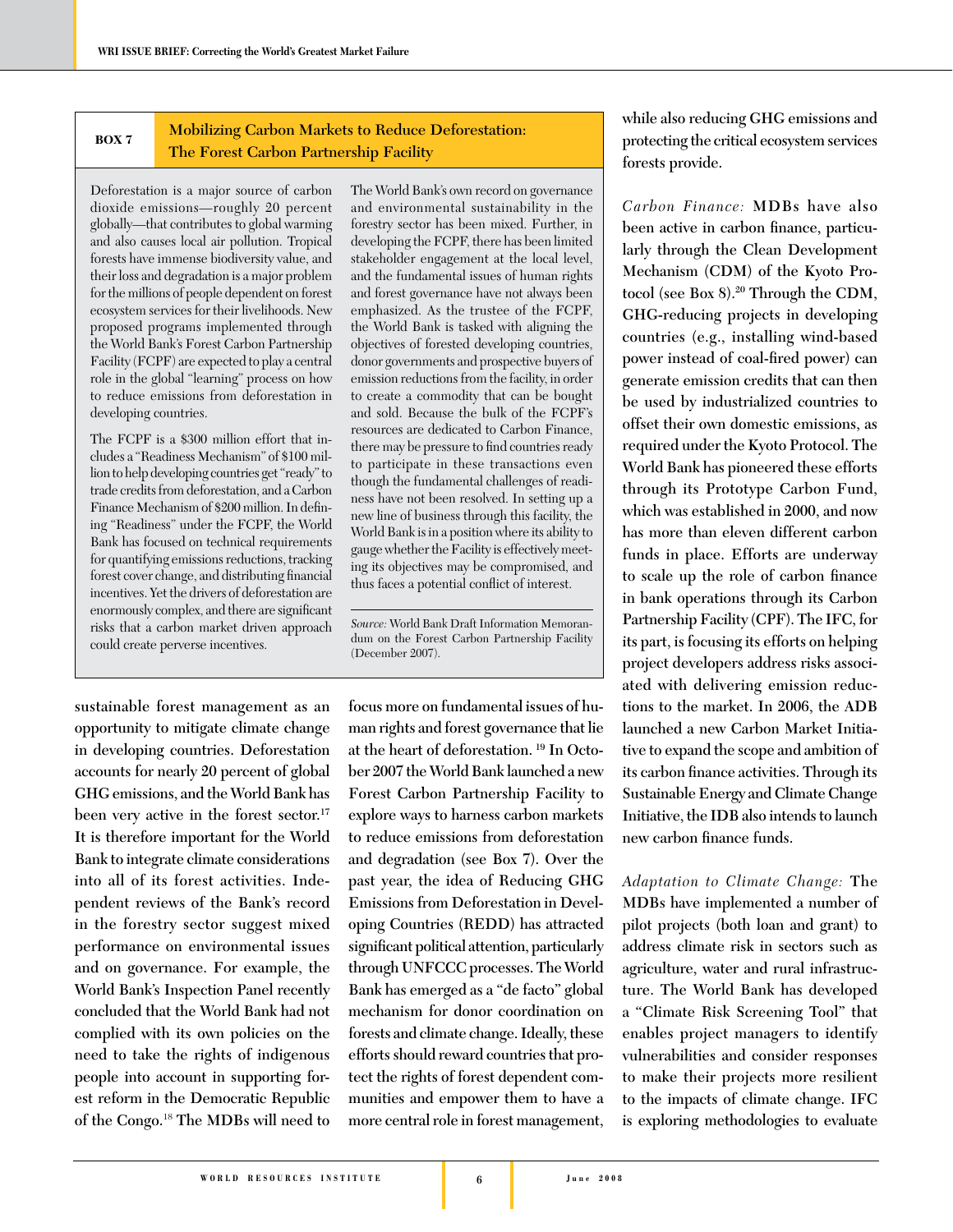**the risks of climate change for its investments and clients.21 The World Bank now serves as a trustee for the GEF administered Adaptation Fund, which is**  financed by a 2 percent charge on CDM **transactions. MDBs are also exploring**  ways to use financial instruments that **have been designed to address natural disasters, in order to address climate risk. The World Bank serves as trustee of the Global Facility for Disaster Reduction and Recovery, a \$50 million facility to support countries considered at high risk of natural hazards to develop and implement disaster risk mitigation strategies. The IDB has a Disaster Prevention Fund and a Disaster Prevention Sector Facility aimed at helping countries reduce vulnerability to natural hazards. In addition, the IFC and World Bank are preparing a commercial facility, the Global Index Reinsurance Facility, to insure people in poor countries against weather and natural catastrophe risk.** 

**While the MDBs have many new initiatives in place to address climate change,**  however, core financing decisions still **do not always give due emphasis to options to mitigate and respond to climate change.** 

#### **IV. INTEGRATING CLIMATE CHANGE CONSIDERATIONS INTO OPERATIONS**

**In this section, we assess the degree to which climate change concerns are**  reflected in the country strategies and **energy lending portfolios of the World Bank Group (IBRD, IDA and IFC), the ADB, and the IDB.**

*Country Strategies***22 are used by MDBs to plan their support to each of their borrowing countries. These strategies are** 

**often developed in partnership with the borrowing country, and are intended to provide a sound understanding of development challenges, as well as to identify priority sectors for Bank engagement. While these strategies must be country driven to respond to national needs, the MDBs are well placed to link national priorities to global challenges such as climate change. Country Strategies are therefore a logical starting point for MDBs to begin working with developing countries to consider opportunities to address climate change.** 

**In preparing this policy brief, WRI reviewed all active Country Strategies at the World Bank, IDB and ADB.**23 **We as**sess whether each strategy: (i) identified **priority sectors that are central to climate change mitigation or will be affected by climate change; (ii) set any goals to mitigate GHG emissions in these sectors; (iii) considered the potential to adapt to the potential impacts of climate change; (iv) considered options to meet the incremental costs of low carbon development; and (v) considered the additional costs of adaptation. The complete results of our country strategy analysis are included in Annex 1 of this policy brief (available online at http://www.wri.org/iffe).**

**Next, we take a close look at the MDBs'** *portfolios in the energy sector***. Since energy is at the heart of the challenge of mitigating climate change, the consideration of climate change in this portfolio**  should reflect the extent to which these **issues have been mainstreamed into the MDBs' operations overall. MDBs**  have made highly significant interven**tions in the energy sector in developing countries to support reliable access to energy. We review publicly available documentation for all energy projects supported between 2000 and 2007. We assess each energy sector loan against four criteria: (i) whether GHG emissions associated with the project were accounted for; (ii) whether alternative approaches that would have been more climate friendly were considered, such as options to enhance efficiency, low carbon technologies, measures to build the capacity of the recipient institution to manage emissions or otherwise deal with climate change; (iii) whether options to access additional resources to meet the "incremental costs" of less GHG intensive approaches (including alternative technologies) were considered; and (iv) whether the planned outputs or outcomes of supporting the projects include any climate change considerations (such as reduced GHG emissions, enhanced capacity manage clean energy** 

#### **BOX 8 MDBs and the Carbon Market**

MDBs have historically played a central role in international carbon finance, helping to inform international practice. The carbon markets are increasingly crowded as the private sector steps into the opportunity space carved out by the Clean Development Mechanism (CDM). Yet the CDM has not promoted fundamental shifts in infrastructure choices, and CDM projects have tended to remain on the margins of "core" sector decision-making. The role of carbon finance in deploying new clean energy technologies at scale and

delivering real development impacts has not always been clear. The World Bank may be well placed to explore new ways to harness carbon markets in combination with policy changes and the principles of co-benefits to enable more fundamental changes in infrastructure choice.

*Sources:* Michael Wara, Measuring the Clean Development Mechanism's Performance and Potential, Stanford Program on Energy for Sustainable Development (Working Paper 56, July 2006).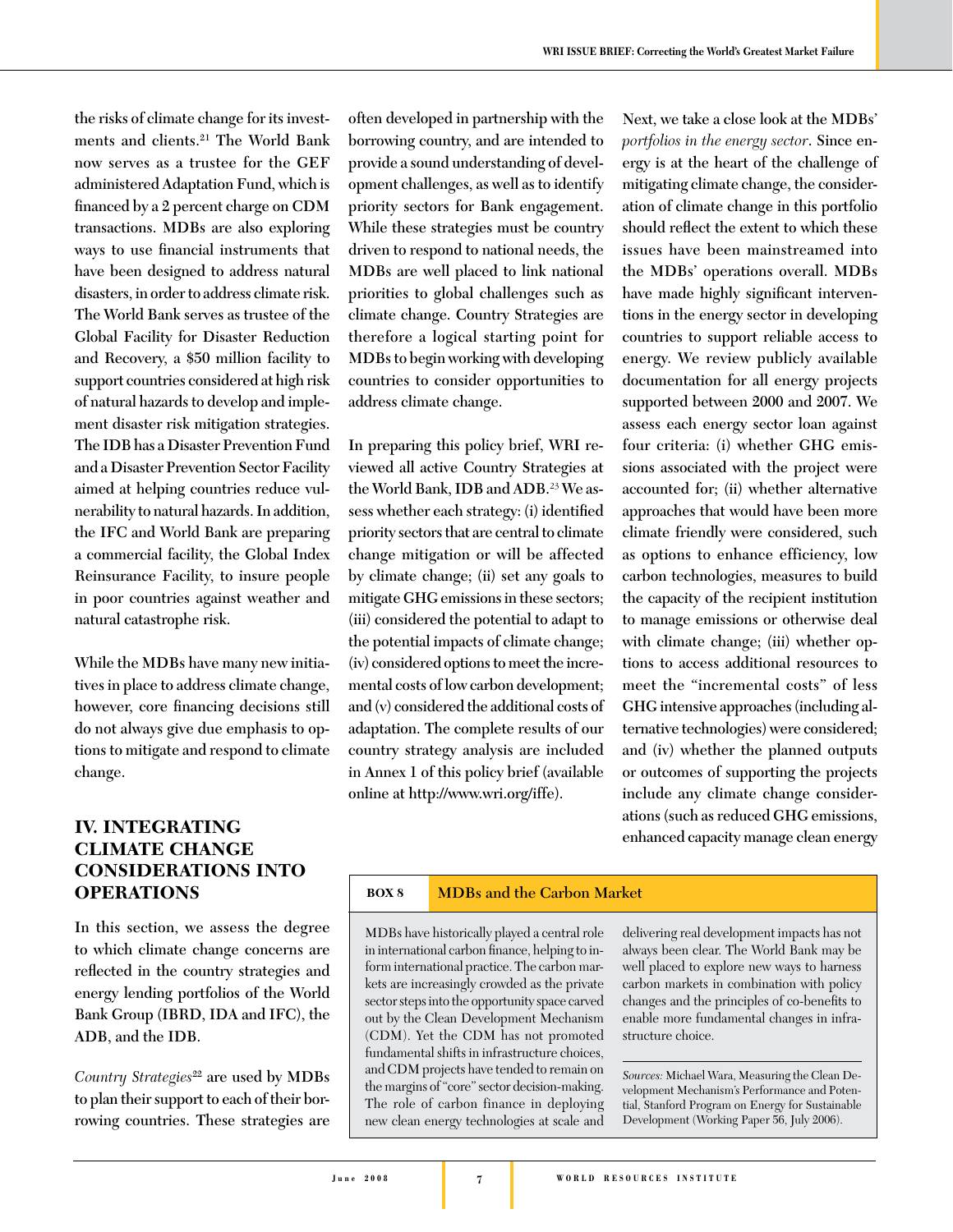**technologies, other regulatory or policy reform to support low carbon growth). This analysis does not fully address the extent to which vulnerability to climate**  change—which is a significant risk for **this sector—has been incorporated into project development and appraisal.** 

**If more than two of these criteria have been fully met, we consider climate change to have been "integrated." All of these criteria will not be relevant in each case: for example, it might not be appropriate to calculate the GHG emissions of a loan to improve the management capacity of a power utility. However, such a project could be assessed on the basis of whether it included support for measures such as efforts to build the capacity of that utility to manage GHG emissions, or incorporate low carbon technologies into its energy mix. If a project meets one or two criteria, then we consider climate change to have been "mentioned." If none of these criteria are met, then climate change is "not considered" or "ignored." The complete results of our energy loan portfolio analysis are presented in Annex 2 of this policy brief (available online at http://www.wri.org/iffe).**

**It would be useful to assess the extent to which these criteria are met in MDB portfolios for other key GHG intensive sectors such as transport or urban development to gain a more complete understanding of the extent to which climate change has been mainstreamed into overall MDB portfolios, although such analysis is beyond the scope of this policy brief. It is also necessary to develop criteria to assess the extent to which adaptation has been integrated into projects in sectors that are highly vulnerable to climate change such as health, water, and agriculture.** 

#### **The World Bank Group**

**In developing its "Clean Energy Investment Framework" (CEIF), the World Bank focused on opportunities to: (i) extend access to energy services, particularly for the poor in Africa; (ii) explore options for low carbon growth; and (iii) build capacity to adapt to climate variability and change. Early versions of the CEIF were criticized for framing their efforts against "business as usual" GHG emission scenarios of 450 ppm to 1,000 ppm, rather than actively trying to help**  find solutions to keep global warming **within 2o Celsius. In response to an independent review of its record in the Extractive Industries that concluded the World Bank should phase out of new investments in coal and oil, in 2004 the Bank committed to increasing its support for renewable energy projects by 20 percent per year over the next five years (although this target was set relative to an unusually low baseline level of investment).24 This target has now become a central element of the progress the Bank has reported in implementing the CEIF. As Box 4 notes, representatives of World Bank President Paul Wolfowitz's office and some governors of the Bank did not consistently prioritize the climate change agenda even after the Gleneagles Plan of Action was released.** 

**The Bank also launched a Carbon Partnership Facility (CPF) in 2007, which seeks to make strategic, transformative interventions in key sectors by linking policy reform efforts and technical assistance efforts that generate large scale**  emission reductions with carbon finance **revenues. It is intended to create new partnerships between companies and governments that would sell emission reductions, and prospective buyers of reduction credits. Realizing these objec**tives will require significant innovations

**in methodologies for measuring and verifying emission reductions in a plausible way. It will be essential to ensure that projects implemented through the CPF are consistent with—and do not predetermine—the outcomes of negotia**tions on the role of carbon finance under **the UNFCCC (see Box 8).** 

**In late 2007 the World Bank Group began developing a "Strategic Framework on Climate Change and Development" that considers a range of climate change implications for its mission and operations. The IFC is developing a climate change strategy for its corporate funding portfolio that seeks to capitalize on emerging opportunities to invest in clean energy technologies, and to partner**  with financial institutions in developing **countries to support renewable and effi ciency projects. IFC is also exploring new approaches to project development including the use of a "shadow price" for carbon that would allow project managers to begin to integrate the costs of climate change into project development (see Box 11).** 

*Country Strategies:<sup>25</sup>* **Several of the World Bank CASs have begun to integrate mitigation and adaptation considerations, but overall attention to these issues in CASs remains inconsistent. Of the 54 CASs reviewed, only 32 mention opportunities for GHG mitigation in sector level interventions; and 18 identify concrete targets or outputs to this end. Many CASs for major emerging economies note opportunities to reduce emissions. For example, the Mexico strategy discusses opportunities to reduce emissions from energy, industry, and transport, and sets clear goals to scale up renewable energy options. It considers a variety of possible**  sources of financing for these low carbon **options including carbon finance and**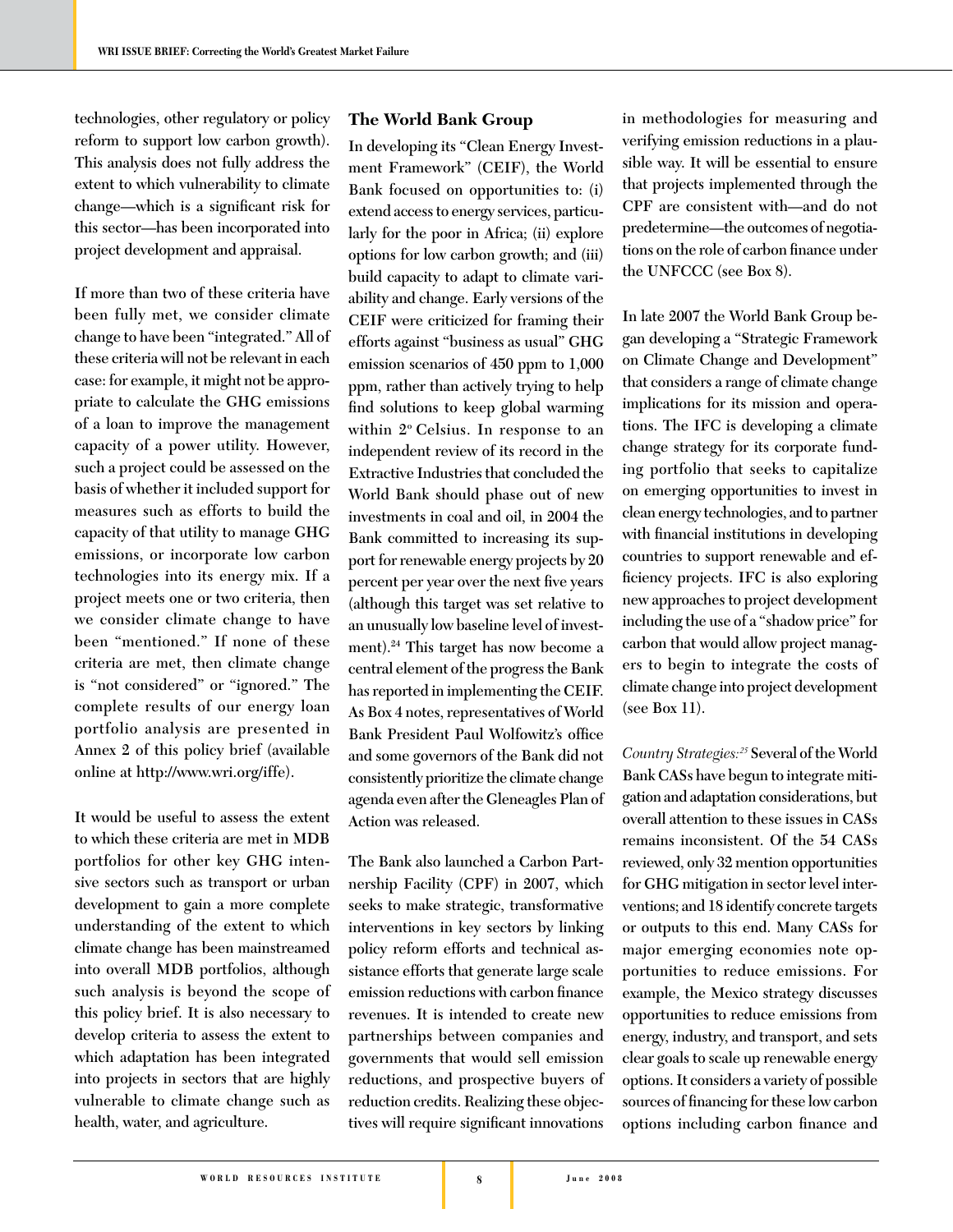

**GEF funds. However, the Bank does not yet take climate change considerations into account in all energy sector interventions in recipient countries: for example, the Philippines CAS emphasizes the need to restructure the power sector, but fails to consider the major opportunities that could exist to develop renewable energy and reduce GHGs in this context.26 The CAS for Honduras notes the need to reduce deforestation and emissions from unsustainable agricultural practices. By contrast, the Cambodia CAS emphasizes forestry as a priority sector for World Bank involvement without considering climate change at all.** 

**With regard to adaptation to climate change, 6 of the 54 CASs reviewed note vulnerability to climate change, and 3 CASs include indicators or targets related to adaptation, while 5 additional strategies consider opportunities to**  access adaptation finance. The CAS for **the Organization of Eastern Caribbean**  States gives significant attention to cli**mate change vulnerability, sets targets to improve disaster risk management and adaptation, and opportunities to**  access GEF financing to support these

**programs. On the other hand, while the World Bank's current CAS for Bangladesh emphasizes natural disaster management as a priority issue for the country, it does not mention the impacts of climate change as an additional factor that will further strain these efforts and the economy. These examples illustrate the need for more systematic attention to how climate change is linked to the development choices of the countries the World Bank supports.** 

**A key related challenge is to reconcile private sector investment strategies with the climate change and energy for sustainable development agendas. For example, a two volume World Bank strategy to "Revitalize Infrastructure Investment in Brazil" notes that Brazil's environmental licensing procedures present a signifi cant administrative hurdle and that environmental considerations need to be incorporated into upstream policy and planning. But the Bank's strategy makes almost no mention of renewable energy**  and efficiency options (despite the fact **that Brazil has very progressive legisla**tion in place, that is driving significant **investment in clean energy). Nor does it** 

**mention the potential impacts of climate change and changing water levels on reliability of water supply, which could**  significantly affect this hydropower de**pendent program.**

*Energy Portfolio:* **Our analysis of the World Bank's recent annual energy project portfolio reveals some improvement in the extent to which it has considered climate change (see Figure 1). However, in 2007, almost 50 percent of lending in this sector was made without any attention to climate change at all.** 

**Over the past three years, less than 30**  percent of its financing has met more **than two of the criteria for "integrating" climate change into decision-making. The IFC has noted the relevance of climate change in the majority of its energy sector projects, but has only managed to integrate GHG emissions reductions into less than 10 percent of these efforts when**  measured by volume of financing (see **Figure 2).27 Oil & gas projects and coal**  fired power continue to play a significant **role in its portfolio.**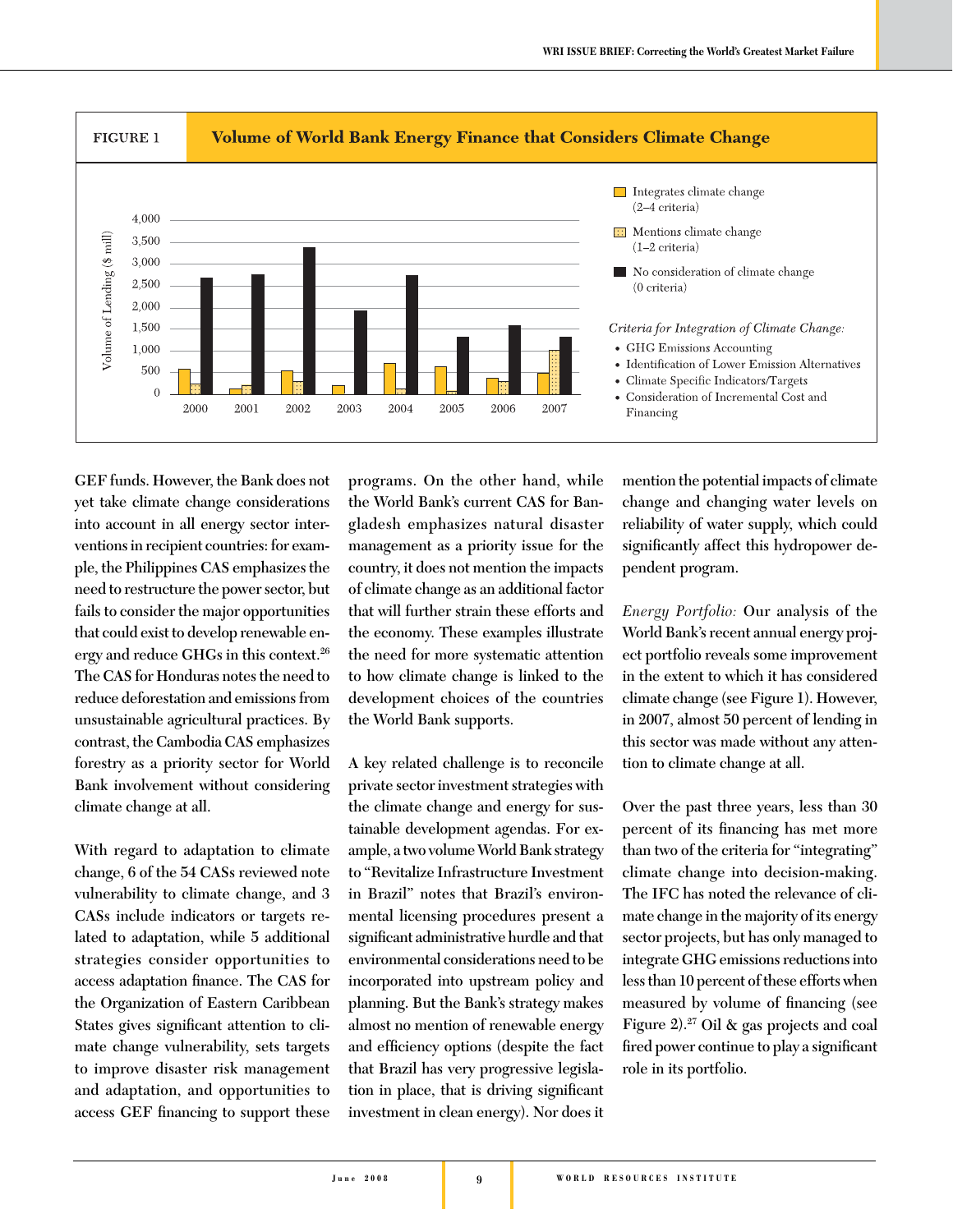

#### **The Asian Development Bank**

**A review undertaken by the ADB in 2000 of its 1995 energy strategy revealed a mixed record of success in integrating environmental considerations into energy projects.**<sup>28</sup> **Subsequently, the ADB initiated an effort to develop a new energy strategy, with an emphasis on "clean energy" to power soaring economic growth in the Asia region. In July 2005, the ADB established a \$1 billion Energy Efficiency Initiative with the aim of compiling and analyzing existing knowledge and experience on energy effi ciency policies, and formulating a clean energy investment strategy. In 2008 the ADB announced a new fund for climate change with an initial capitalization of \$40 million.**

**In 2007 the ADB released a new draft of its energy strategy for review, organized around three themes: (i) meeting energy demand in a sustainable way; (ii) energy access; and (iii) energy sector reforms and governance. The draft strategy seeks to keep a range of energy options and**  technologies with significant associated **environmental and social risks eligible for ADB support, placing a greater emphasis on compliance with environ-**

**mental and social due diligence on a case by case project basis for ensuring "environmental sustainability."** 

*Country Strategies:***29 Recent ADB country strategies have increasingly made note of opportunities to reduce GHG**  emissions. Of the fifteen strategies re**viewed, twelve recognized the need to improve efficiency and reduce GHG emissions associated with interventions**  in the energy sector. Less than five of **these strategies, however, also commit**ted to specific targets or indicators to **respond to these needs. For example, the Cambodia CAS notes the need to address environmental impacts of dependence on fossil fuels for power, but does not set any targets or consider any options to meet this objective. By contrast the CAS for Indonesia notes the need to en**hance efficiency and reduce dependence **on oil, and then sets goals to reduce air emissions, and also notes the need to**  find CDM opportunities to finance some **of these lower emission options. ADB country strategies for Bangladesh, the Maldives, Mongolia, and Papua New Guinea make explicit mention of vulnerability concerns. A few strategies, such as those for Vietnam and Bangladesh, also** 

**identify specific outputs and targets to increase resilience to the likely impacts of climate change. In general, country strategies do not consistently note vul**nerabilities specifically related to the **expected impacts of climate change.** 

*Energy Portfolio:* **Climate change has tended to be a peripheral consideration in energy sector projects at the ADB (see Figure 3). In 2007, however, shortly after the launch of its new programs on clean**  energy and climate change, a significant **improvement is observed in the extent to which climate change considerations are**  reflected in project documentation. This **improvement seems to stem in part from**  implementation of its Energy Efficiency **initiative, which involves screening all**  projects for efficiency opportunities, and monitoring efficiency components in its **energy portfolio. It remains to be seen whether this emphasis will be sustained, and whether these changes are supporting transformative reductions in GHG emissions from energy sector projects in Asian countries.**

**Indeed, the terms of ADB's engagement in the power sector are controversial. The Bank is increasing its support for**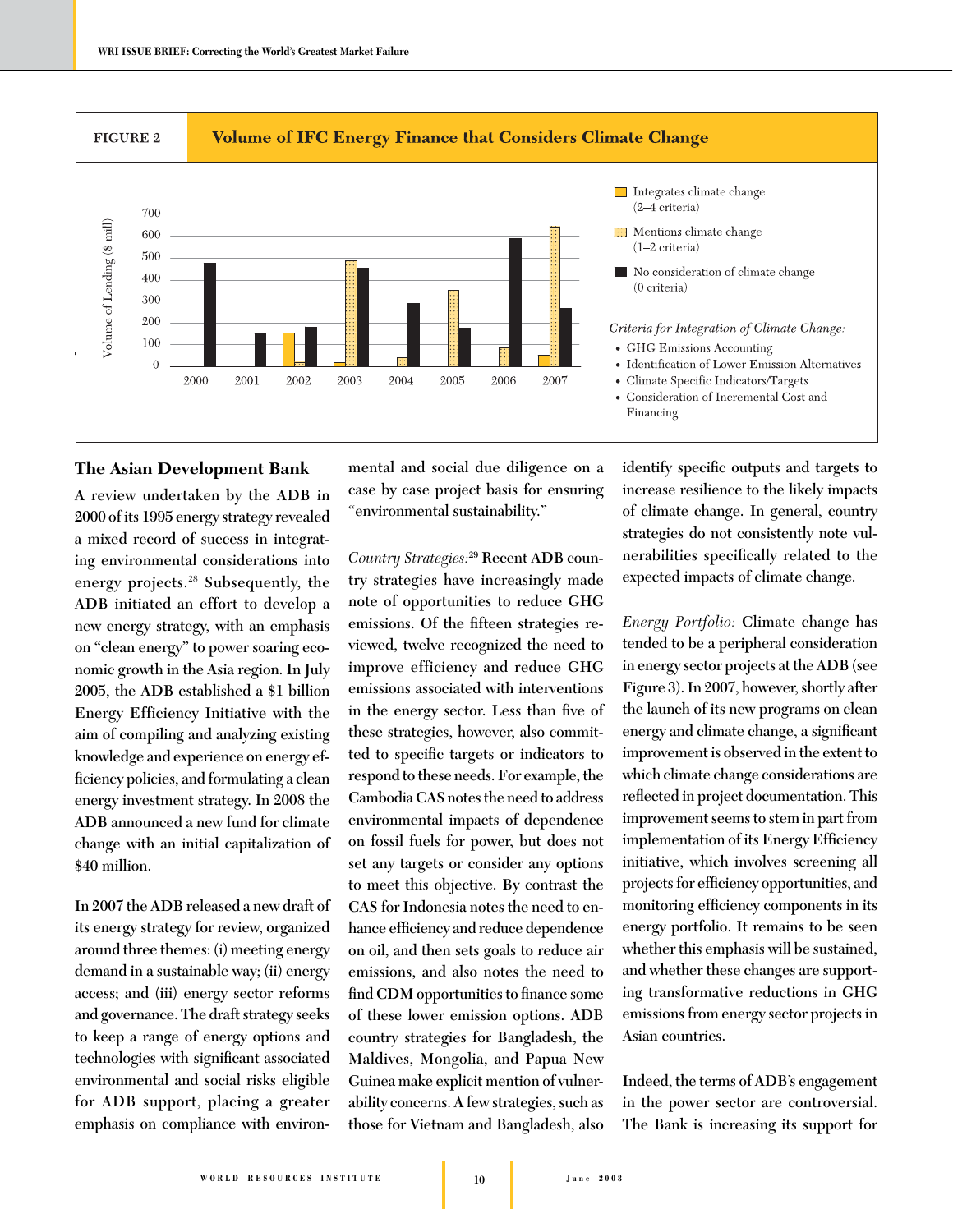**coal-fi red thermal power plants although it acknowledges that these projects have negative impacts for climate change (see Box 9). In addition, its new energy strategy seems to open up space for ADB to venture further into high risk projects—including large hydropower in countries with weak environmental governance at the national and local levels. At the same time, ADB is in the midst of revising its environmental, indigenous peoples and involuntary resettlement safeguards, with a view to allowing itself**  greater flexibility in applying these met**rics. There is serious cause for concern that these revisions may significantly weaken ADB's internal standards, by undermining the need for robust Environmental Impact Assessments prior to project implementation.30**

#### **The Inter-American Development Bank**

**In November 2006 the IDB launched a Sustainable Energy and Climate Change Initiative (SECCI) in response to the growing interest of its member countries in alternative approaches to energy supply, particularly in the context of rising global prices for oil and gas. Focal areas of SECCI include: the promotion of** 

#### **BOX 9 Coal Fired Power in Asia**

Coal plays a central role in Asia's electricity mix, and current policy, planning and regulatory frameworks for the region align to keep coal fired power one of the cheapest (and easiest) options to meet the electricity demands of powering rapid economic growth. In 2006 the Indian Ministry of Power announced an Ultra Mega Power Program to build seven 4GW supercritical coal fired power plants over the next few years. In Indonesia a program to add 10,000 MW of coal fired power by 2009 is underway. In 2006 China installed 90 gigawatts of coal-fired power capacity-these plants alone will emit nearly 500 million tons of carbon dioxide each year. Governments continue to extend significant support for coal power. While investment in new coal fired generation is commercially viable within current regulatory frameworks, the Banks' policy advice and financial incentives can guide markets and regulators towards more energy efficient and lower carbon choices.

These developments underline the urgency of finding new solutions to the climate impacts of coal, even as new ways to orient policy frameworks to reflect the real costs of coal power are sought. Coal power has severely problematic environmental and social im-

renewable energy and energy efficiency; **biofuels development; increasing the access of member countries to carbon**  finance; and adaptation to the impacts **of climate change. Senior management** 

pacts beyond climate change throughout its supply chain: for example, coal-fired thermal power plants use large amounts of water, and can have highly disruptive impacts on water ecosystems, and in turn on the people who depend on them; the coal industry is fraught with safety hazards (including environmental health) for its employees.

In its leadership of the 2008 G8 processes, the government of Japan has highlighted the importance of addressing the challenge of coal fired power, noting that: "all the coal-fired power plants are the real crux of the issue… and will define whether we peak and [reduce] emissions in time." Technologies to capture and store the carbon dioxide from coal-fired power generation are attracting significant interest from a climate perspective. The costs associated with such "carbon capture and storage" technologies remain very high, however, and there is significant scientific uncertainty around the technology.

*Source:* Mutsuyoshi Nishimura, special advisor to the Japanese Cabinet on Climate Change, "Climate Change and the G8 Hokkaido Toyako Summit," Brookings Institution 3 March 2008.

**has focused on internal reorganizations within the IDB over the past year, which has slowed progress on the initiative. Through SECCI, however, energy ef**ficiency programs have been integrated

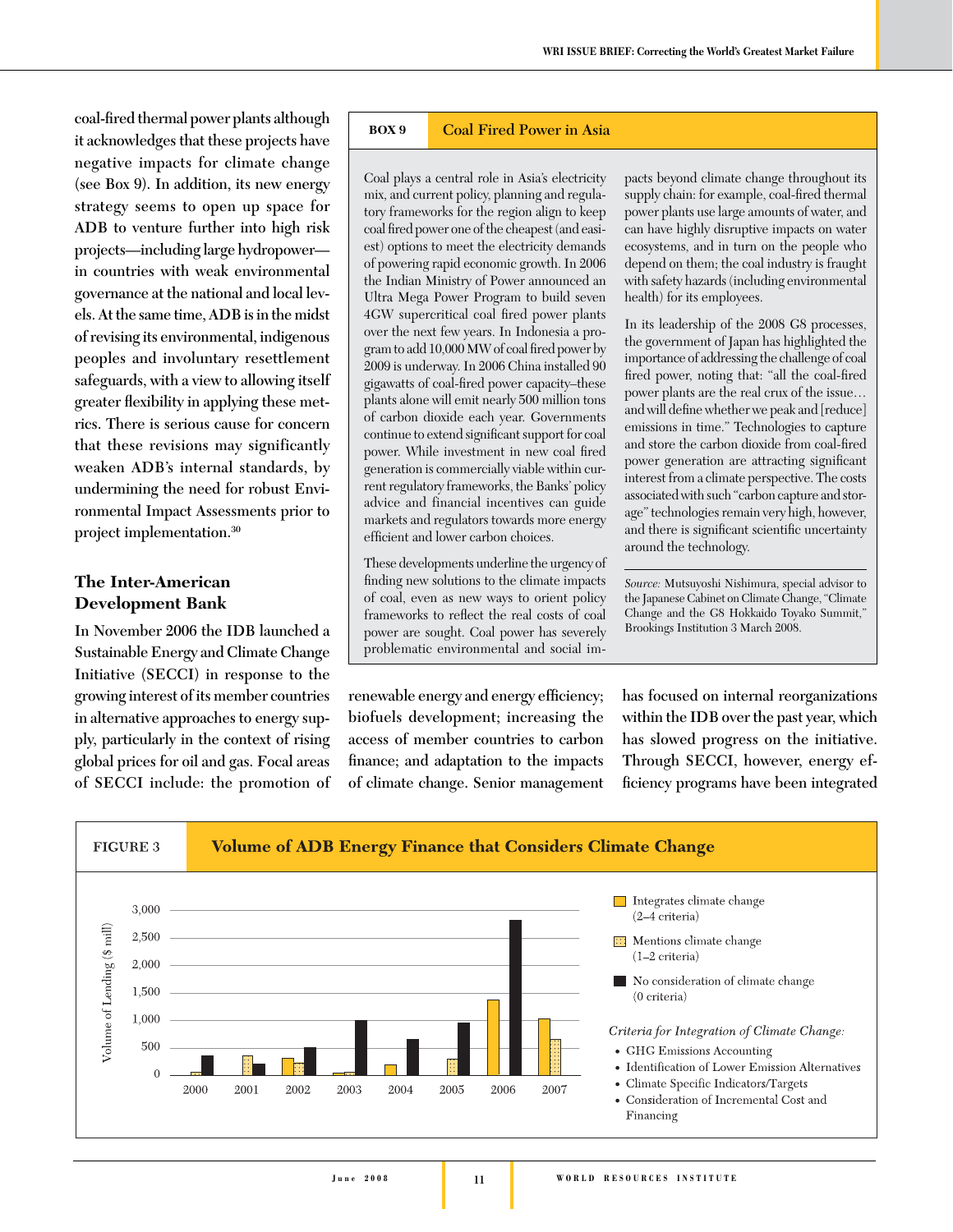**into several projects in energy intensive sectors. SECCI is also supporting specialized environment and climate change policy programs in Mexico and Colombia. In addition, the IDB has been working with governments in Central America and the Caribbean to develop detailed diagnostic studies on the scope to develop biofuels. Yet the rush to produce more biofuels is fraught with many risks for sustainable development—indeed not all biofuels are less GHG intensive than fossil fuels. The spikes in food prices experienced in early 2008, for example, have drawn global attention to the links between promoting the production of biofuels and displacing food production. By integrating measures such as life cycle GHG accounting and options analysis, and ensuring the robust application of high environmental and social standards to all projects it supports, the IDB might be able to help its client countries avoid and overcome these problems (see Box 10). The IDB is now developing sustainability guidelines for biofuels.** 

*Country Strategies:***<sup>31</sup> Few of the IDB's country strategies consider climate change. The Chile country strategy emphasizes the need to develop alternative** 

#### **BOX 10 Risky Business: Biofuels**

Increasing oil prices, concerns about energy security, and growing efforts to reduce greenhouse gas emissions have elevated interest in biofuels development. Brazil has pioneered the development of biofuel markets, and over the past few years there has been enormous interest globally—from Kalimantan in Indonesia to the Mid-Western States of the United States— in developing biofuel production. More than 40 governments have taken on commitments to increase the use of biofuels.

Despite these gains, first generation biofuels are only cost competitive with fossil fuels under the most efficient feedstock production conditions, and only when oil prices are particularly high. There are many risks associated with the biofuel "boom" and their development needs to be approached with caution. The potential environmental and social costs can be high, including the consequences of converting forests to cropland for biofuels. It is quite possible that biofuel production will displace food production, which may in turn increase food scarcity and prices, with particularly adverse impacts on the poor. Even the development of next generation biofuel technologies—such as cellulosic ethanol from non-food products—may not fully dispel these concerns.

*Source:* Britt Childs and Rob Bradley, *Plants at the Pump: Biofuels, Climate Change, and Sustainability,* World Resources Institute: Washington DC, 2007.

**sources of clean energy and improve effi ciency within the sector. The Costa Rica strategy notes the potential for wind energy, and the Uruguay strategy**  recognizes the need for energy efficien**cy. Strategies for both the Dominican Republic and Jamaica note increasing vulnerability to natural disasters and the need to manage weather related risks, although the implications of climate change for increasing these risks are not considered.** 

*Energy Portfolio:* **Climate change has been ignored in the majority of IDB projects in the energy sector, although there has been a bit of improvement on this count in the lead up to the launch of the SECCI in 2006 (see Figure 4). IDB**  is also significantly involved in financing **climate-related infrastructure development through the Initiative for Integration of Regional Infrastructure in South America (IIRSA). IIRSA is coordinated by twelve South American governments, and the IDB serves as its technical sec-**

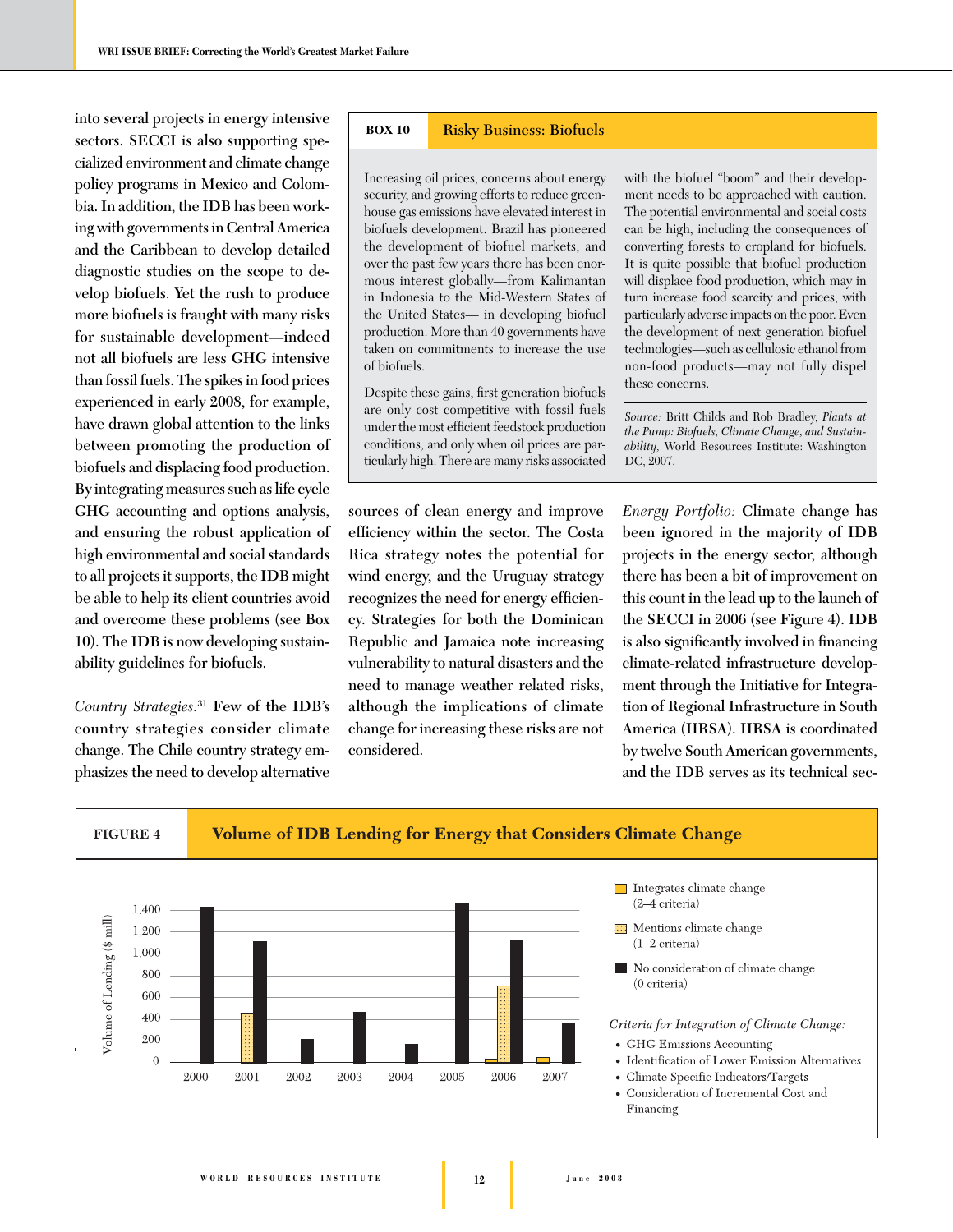**retariat (which is also supported by the Andean Development Corporation). Key initiatives under IIRSA are roads, gas pipelines, and power plants that will generate electricity that can be traded to meet regional needs. More than 40 energy related projects have been proposed, all of which emphasize conventional fossil fuel or large hydropower technologies. There are no new renewable energy or**  efficiency projects currently in the pipeline, despite the significant potential for **such initiatives in the region.**

#### **V. CONCLUSIONS AND RECOMMENDATIONS**

*"Climate change policies cannot be the frosting on the cake of development; they must be baked into the recipe of growth and social development. The World Bank has already been building on synergies between climate action and development – working on energy security and efficiency, encouraging renewable energy, protecting urban air quality, helping with the management of arid lands, and assisting with adaptation of agriculture. Now we need to help shift countries to a development paradigm based on low-carbon growth and adaptation to new risks."* 

— World Bank President Robert Zoellick in a speech to the 13th Conference of the Parties to the UNFCCC (Bali, 2007).

**As international and national policies begin to regulate carbon and the costs of conventional fossil fuels continue to rise, reducing GHG emissions is a serious challenge for all countries. All countries will also have to adapt to the impacts of climate change, even if they have played little role in causing the problem. Through their technical assistance, policy advice, and support for project implementation, MDBs can support** 

**developing countries to improve their access to sustainable energy supplies while reducing the growth of GHG emissions. MDBs can also help developing countries reduce their vulnerability to the impacts of global warming.** 

**The Gleneagles Plan of Action on Cli**mate Change identified a central role **for the MDBs in helping developing countries respond to climate change. The Banks are increasingly active in the UNFCCC processes. While the MDBs**  have undertaken significant new analysis **on climate change issues, launched new initiatives on climate change and sustainable energy, and convened key actors around these issues, much remains to be done to integrate climate considerations into country strategies and project design in the energy sector in particular.** 

### **How "Mainstream" is Climate Change?**

**Although there has been some improve**ment in the past few years, it is difficult **to identify a trend towards systematic incorporation of climate change issues into MDBs' activities. More than 60 percent**  of financing for the energy sector over the past five years has not considered **climate change at all (see Table 1). As late as 2007, nearly 50 percent of World Bank lending for the sector made no mention of climate change, and over the last three years less than 30 percent of**  its financing has comprehensively inte**grated climate change considerations. In 2007, about 60 percent of the ADB's energy portfolio integrated climate change criteria; however in 2005 and 2006 more than 60 percent of lending ignored climate change completely. More than 60 percent of IDB's lending for the energy sector in 2007 did not consider climate change at all, and less than 10 percent** 

of its financing over the past three years **has integrated climate change.** 

**Attention to climate change, as measured in the energy portfolio, has varied signifi cantly from year to year across the institutions considered. This is in part because support for the energy sector tends to be "lumpy," often involving several large scale discrete projects. Renewable energy projects are often smaller in scale than conventional projects, and therefore absorb a smaller share of institutional resources per project. While**  the MDBs have significant discretion **over which issues will be prioritized in Country Strategies, inconsistent attention to climate change in the Strategies**  reviewed may reflect, in part, the pri**orities of developing member countries' national development agendas (which may not always place due emphasis on climate change).** 

**While the MDBs should be a key source of technical assistance and knowledge on how to integrate climate change into economic development, the capacity of MDB staff to integrate climate change considerations into decision-making remains limited relative to the scale of the challenge. Departments historically staffed by oil and gas experts or thermal power plant engineers will need new skills and expertise in order to think creatively about how to address the risks and opportunities that climate change presents. Although the MDBs have started many new programs related to climate change over the past three years, they have been slow to prompt systematic changes in staff incentives to incorporate mitigation or adaptation considerations into project development and appraisal. Managers at many of the MDBs have made some promising initial efforts to raise awareness of these issues,**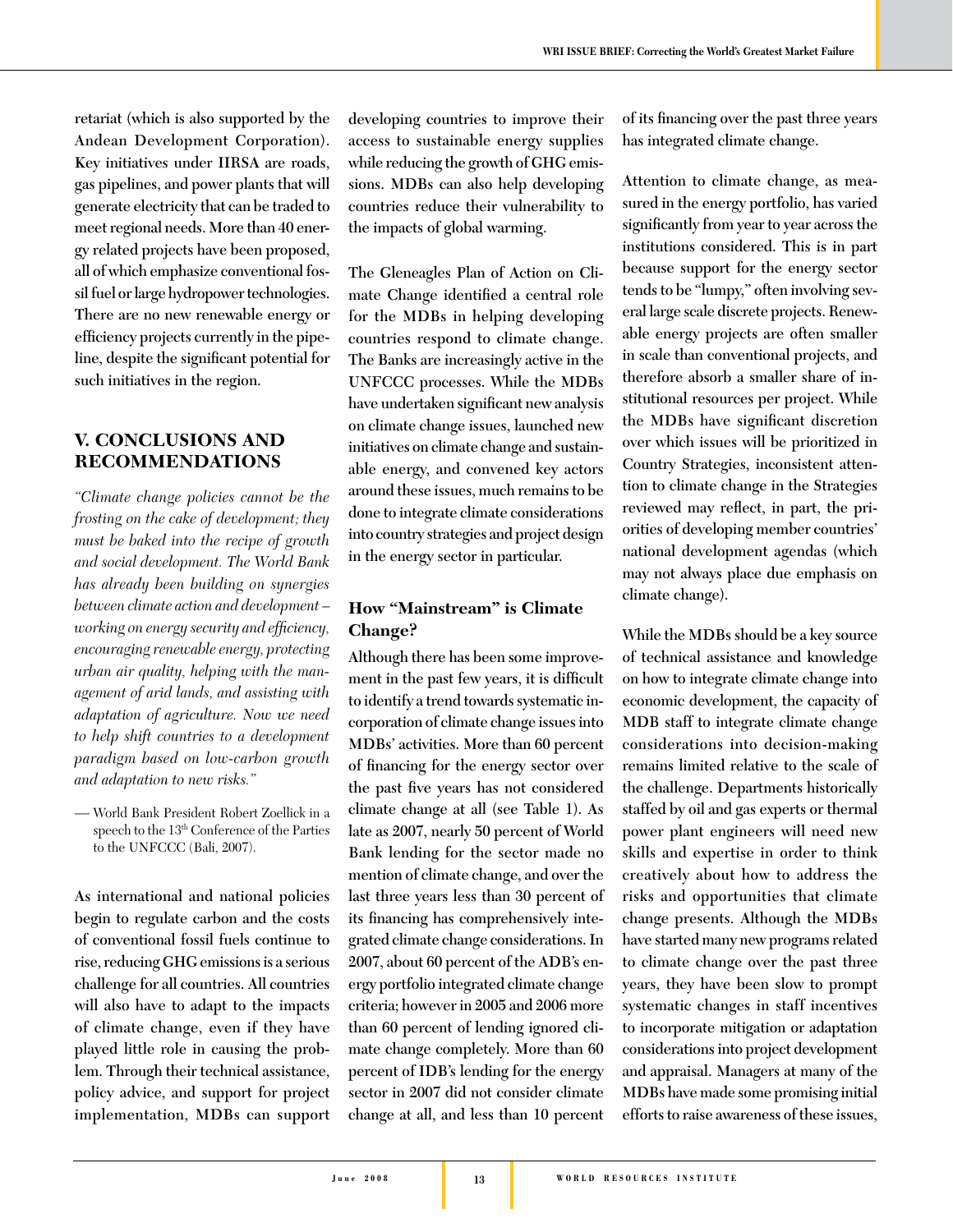|              | <b>World Bank</b> |                |                 |                |                |      |                   | <b>IFC</b>       |                 |                |                |                       |  |
|--------------|-------------------|----------------|-----------------|----------------|----------------|------|-------------------|------------------|-----------------|----------------|----------------|-----------------------|--|
|              | <b>Integrates</b> |                | <b>Mentions</b> |                | <b>Ignores</b> |      | <b>Integrates</b> |                  | <b>Mentions</b> |                | <b>Ignores</b> |                       |  |
|              | $\mathbf{m}$ \$   | $\%$           | m <sub>3</sub>  | $\%$           | m <sub>3</sub> | $\%$ | $\mathbf{m}$ \$   | $\%$             | m <sub>3</sub>  | $\%$           | m\$            | $\mathcal{O}_{\!\!O}$ |  |
| 2000         | 583.2             | 16.5           | 254.5           | 7.2            | 2697.1         | 76.3 | $\theta$          | $\theta$         | $\Omega$        | $\Omega$       | 460.4          | 100.0                 |  |
| 2001         | 135.8             | 4.3            | 220.6           | 7.1            | 2759.7         | 88.6 | $\theta$          | $\theta$         | $\theta$        | $\theta$       | 143.6          | 100.0                 |  |
| 2002         | 542.7             | 12.8           | 306.5           | 7.2            | 3383.6         | 80.0 | 150.0             | 43.44            | 18.0            | 5.2            | 177.3          | 51.4                  |  |
| 2003         | 219               | 10.0           | 30.0            | 1.4            | 1938.8         | 88.6 | 18.5              | 2.0              | 470.0           | 51.9           | 435.0          | 48.1                  |  |
| 2004         | 732.6             | 20.4           | 128.5           | 3.6            | 2731.7         | 76.0 | $\overline{0}$    | $\overline{0}$   | 40.0            | 12.5           | 281.0          | 87.5                  |  |
| 2005         | 652.0             | 31.9           | 86.0            | 4.2            | 1304.0         | 63.9 | $\overline{0}$    | $\boldsymbol{0}$ | 335.0           | 66.0           | 172.4          | 34.0                  |  |
| 2006         | 364.0             | 16.2           | 293.7           | 13.1           | 1588.3         | 70.7 | $\overline{0}$    | $\overline{0}$   | 85.0            | 13.1           | 566.3          | 86.9                  |  |
| 2007         | 486.2             | 17.3           | 1015.8          | 36.2           | 1302.7         | 46.5 | 50.0              | 5.4              | 621.0           | 66.9           | 257.0          | 27.7                  |  |
| <b>Total</b> | 3714.5            | 15.6           | 2335.8          | 9.83           | 17706.9        | 74.5 | 218.5             | 5.1              | 1569            | 36.7           | 2493.0         | 58.2                  |  |
|              |                   |                |                 |                |                |      |                   |                  |                 |                |                |                       |  |
|              |                   |                |                 |                |                |      |                   |                  |                 |                |                |                       |  |
|              |                   |                | <b>ADB</b>      |                |                |      |                   |                  | <b>IDB</b>      |                |                |                       |  |
|              | <b>Integrates</b> |                | <b>Mentions</b> |                | <b>Ignores</b> |      | <b>Integrates</b> |                  | <b>Mentions</b> |                | <b>Ignores</b> |                       |  |
|              | m <sub>3</sub>    | $\%$           | $\mathbf{m}$ \$ | $\%$           | M\$            | $\%$ | m <sub>3</sub>    | $\%$             | m <sub>3</sub>  | $\%$           | m <sub>3</sub> | $\%$                  |  |
| 2000         | $\theta$          | $\Omega$       | 53.0            | 13.2           | 350.0          | 86.8 | $\overline{0}$    | $\overline{0}$   | $\Omega$        | $\Omega$       | 1169.0         | 100.0                 |  |
| 2001         | 8.0               | 1.4            | 350.0           | 62.8           | 199.0          | 35.7 | $\overline{0}$    | $\boldsymbol{0}$ | 375.0           | 29.1           | 915.0          | 70.9                  |  |
| 2002         | 308.0             | 30.5           | 223.0           | 22.0           | 480.0          | 47.5 | $\overline{0}$    | $\overline{0}$   | $\overline{0}$  | $\overline{0}$ | 178.0          | 100.0                 |  |
| 2003         | 35.0              | 3.4            | 54.0            | 5.3            | 938.0          | 91.3 | $\overline{0}$    | $\mathbf 0$      | $\overline{0}$  | $\overline{0}$ | 379.0          | 100.0                 |  |
| 2004         | 188.0             | 23.4           | $\overline{0}$  | $\overline{0}$ | 615.0          | 76.6 | $\overline{0}$    | $\boldsymbol{0}$ | $\overline{0}$  | $\mathbf{0}$   | 136.0          | 100.0                 |  |
| 2005         | $\overline{0}$    | $\overline{0}$ | 285.0           | 23.9           | 909.0          | 76.1 | $\overline{0}$    | $\overline{0}$   | $\theta$        | $\Omega$       | 1202.7         | 100.0                 |  |
| 2006         | 1317.0            | 32.8           | 20.0            | 0.5            | 2682.0         | 66.7 | 30.0              | 2.0              | 582.0           | 38.0           | 919.0          | 60.0                  |  |
| 2007         | 982.0             | 61.9           | 615.0           | 38.3           | 8.0            | 0.5  | 40.0              | 11.7             | $\overline{0}$  | $\theta$       | 300.5          | 88.3                  |  |

#### **TABLE 1 Climate Change Considerations in Energy Pipelines of the World Bank, IFC, ADB and IDB**

**and provide training in new skills, but much more remains to be done. The metrics by which the success of projects is gauged do not yet place due emphasis on whether opportunities to reduce**  emissions were identified and seized, **or efforts were made to "climate risk proof" investments. MDBs can more proactively help make the link between stated national priorities and opportunities to mitigate climate change, or to adapt to pertinent risks that may arise from climate change.**

#### **RECOMMENDATIONS**

**If the MDBs are going to remain engaged in energy intensive and fossil fueled sectors, then it is imperative that they do so in the most climate sensitive**  and energy efficient ways possible. While **conventional energy projects are often lucrative commercial investments, they may not always deliver real sustainable development outcomes. The MDBs need to support transformative changes in key sectors to steer investment towards low carbon, environmentally sustainable development choices; this will be** 

difficult to achieve when they remain **invested in many "business as usual" projects and policies. There are several examples of strong practice in integrating climate change considerations into Country Strategies and project appraisals that need to become universal practice. MDBs must follow through on their public commitments to help their clients address climate change, particularly in the energy sector. Progress along these lines must be measurable and measured—and made much more rapidly than it has been to date.**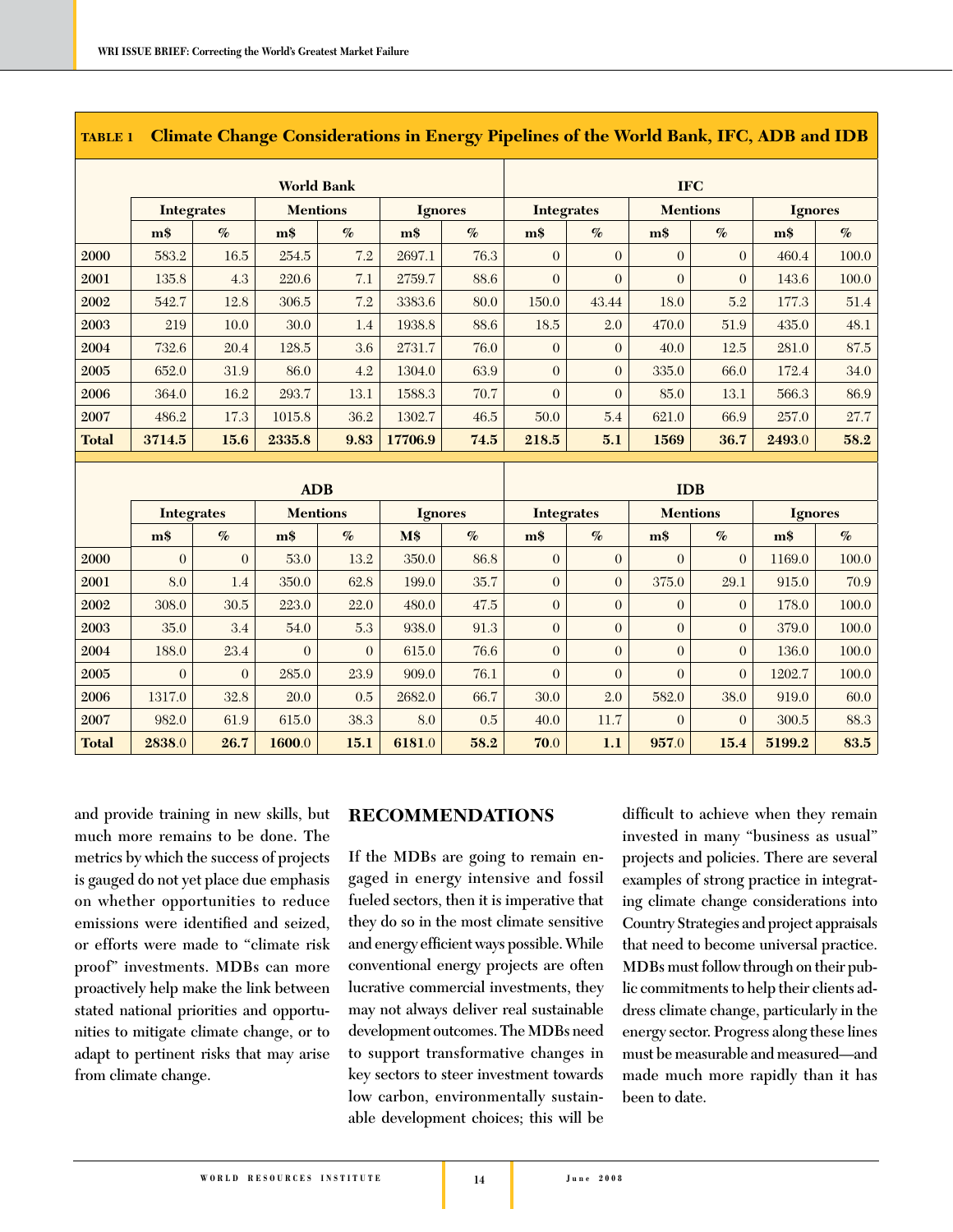**Since the analysis presented in this policy brief has focused on opportunities for MDB operations in the energy sector to support efforts to mitigate climate change, our recommendations emphasize improvements that the MDBs can make to this end. GHG accounting can be an enormously useful tool to help identify opportunities for energy ef**ficiency, and to help project managers **consider less GHG intensive alternatives. Although several MDBs have adopted GHG accounting practices for their direct operations as well as their investment portfolios, current practice at the MDBs still does not yet consistently explore less carbon-intensive approaches to economic development. The impacts of climate change need to be incorporated into economic appraisals for the projects and policies that the MDBs support. Efforts to integrate the cost of carbon into project appraisal through a "shadow price" mechanism, such as those proposed by the IFC (discussed in Box 11) are a promising innovation (that some private sector banks are already implementing). If properly implemented,**  such a system has significant potential to **prompt different ways of thinking about how to integrate climate change consid**erations into financing decisions, and to **internalize the real costs of continued investment in GHG intensive "business as usual" projects.** 

**MDBs and their governors need to consider supporting renewable energy and effi ciency projects for which stable and robust rates of return on an investment may not always be guaranteed, and higher levels of risk may need to be tolerated. The Banks are often still too conservative when it comes to investments in energy**  efficiency and renewable energy technologies. While the structure and flow **of returns from such investments may** 

**be less familiar, there is a growing body of evidence to suggest that such investments are in fact far less risky than they are often perceived to be.** 

**The urgency of responding to climate change should not, however, lead to the imposition of a new form of "green conditionality" where MDBs coerce clients into reducing emissions at the expense of meeting economic development needs. Instead, MDBs must consistently help their member countries to assess the full suite of options for low carbon, climate resilient development. The proposed Climate Investment Funds are far more likely to be used to prompt transformative reductions in emissions, if climate change considerations are integrated into all aspects of the MDBs core operations. MDBs and the international donor community should therefore:** 

#### *• Measure and manage the GHG emissions associated with investments in all relevant sectors.*

**MDBs need to implement rigorous and transparent GHG emissions accounting methodologies. Such measures are particularly important for their investments in projects, particularly those developed by the private sector. The World Bank Group has recently committed to this idea in principle, but has yet to operationalize it. MDBs can also do more to help developing countries build their own capacity to account for the emissions that will result from various development choices, and to more effectively consider alternative options to manage these emissions. In this vein, country strategies could consider options to work with and support local capacity—including in the private sector—to reduce GHG emissions, especially in the context of re**newable energy and efficiency. If MDBs **can help build the capacity of actors and** 

**institutions in developing countries, such as electricity utilities and ministries, to measure and manage GHG emissions, they may have a transformative impact on future emission trajectories.** 

#### *• Work with developing country clients to identify low carbon approaches to development.*

**MDBs can help developing countries assess alternative approaches that might help countries reduce carbon emissions while still meeting their development objectives. The economic impacts and implications of climate change need to be incorporated into MDB support for public sector programs and policies, particularly in key sectors for climate change mitigation as well as adaptation. Here, a shadow price for carbon may also serve as a useful tool in conducting such analysis (see Box 11). The relative costs of options to reduce emissions from development projects need to be considered in the same way as are options to**  minimize other financial costs (see Box 11). Just as the least financial cost option **may not always be the best alternative, the least carbon-intensive options may not always be best suited to meet more urgent development goals. Nevertheless, project implementers should explore options to meet any additional project costs through funding from special carbon funds, the GEF, or other sources such as the new Climate Investment Funds. The decision as to which of these options will best meet needs for environmentally sustainable economic development will necessarily remain with developing country clients.**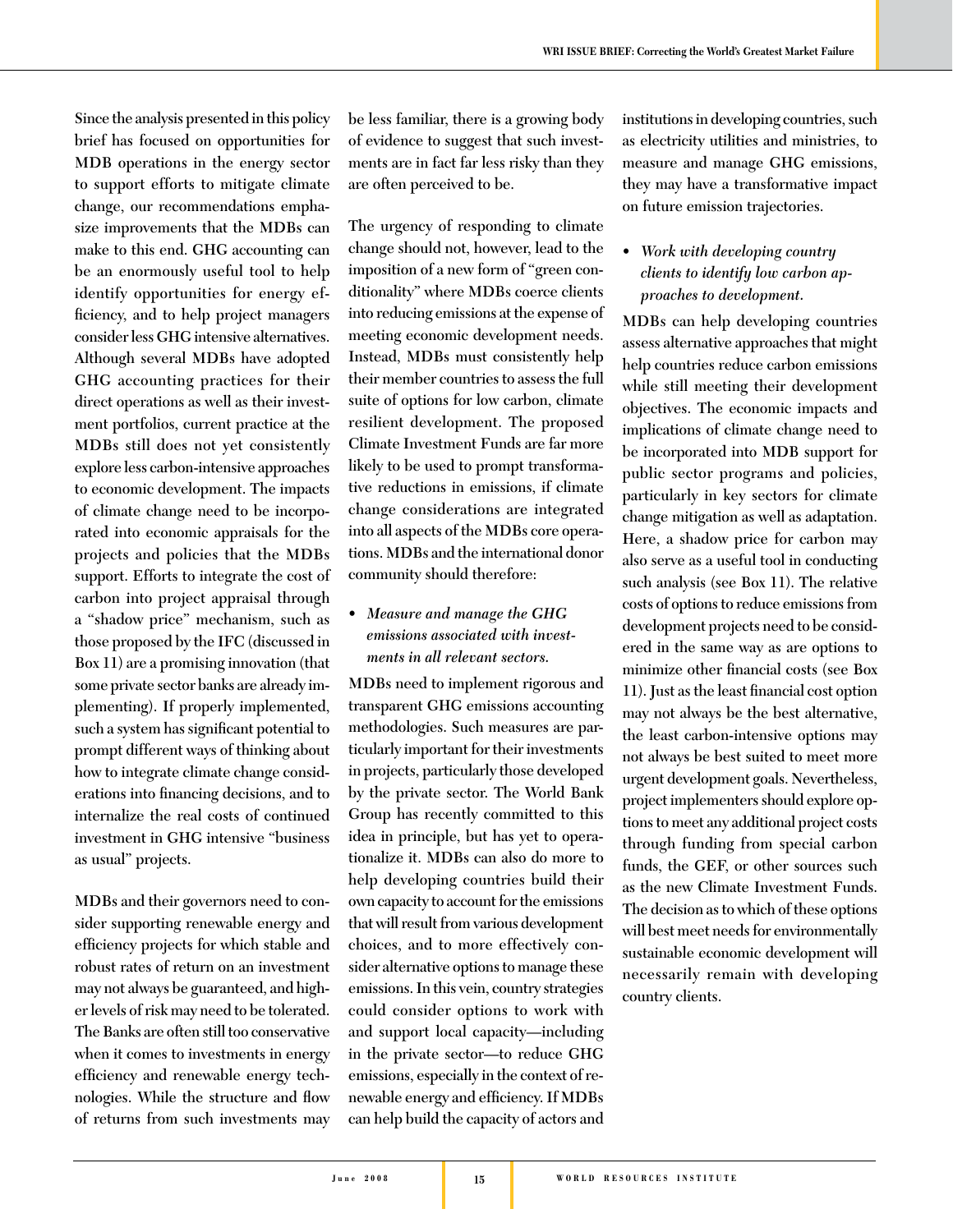#### **BOX 11 Mainstreaming Climate Considerations through Carbon Shadow Pricing**

When investors assess the feasibility of investment in greenhouse gas (GHG) intensive sectors, the costs associated with the impacts of these emissions are not internalized. Yet if the true costs of carbon on the long term welfare of the planet are factored in, then cleaner alternative energy sources are often financially competitive with conventional fossil fuel energy.

In developing the Clean Energy Investment Framework, one approach that has been proposed is to integrate a "shadow price" for carbon into a financial appraisal of all projects in energy intensive sectors. Because the true costs of carbon are difficult to estimate, project

*• Revise guidelines for country and sector strategies to explicitly integrate climate change considerations, particularly vulnerability to climate variability and change.*

**Country Strategies need to identify how sectoral policies will affect emissions trajectories in client countries and how these strategies will be affected by predicted impacts of climate change. Strategy interventions in GHG intensive sectors should then consider options**  to reduce emissions (such as efficiency **measures and best technology options) and build the capacity of country institutions to implement such initiatives. It is particularly important for Strategies to systematically assess the vulnerability of investments in key sectors to the potential impacts of climate change,**  and identify specific responses to such **risks. Strategies should also consider**  options for financing incremental costs **that might be associated with reducing emissions, and the additional costs of adapting to the potential impacts of climate change. Climate change should be linked to economic considerations in country strategies rather than included as an afterthought. The goal of such inte-** managers can use market valuations of the costs of complying with regulations aimed at limiting GHG emissions, such as current prices for carbon in major markets such as the EU Emission Trading System. This would prompt managers to fully account for GHG emissions associated with proposed projects, and to consider the real incremental costs of pursuing more climate friendly alternatives. The idea of a "Clean Energy Support Fund" that could be used to meet these incremental costs has also been floated.

In early 2008, the International Finance Corporation proposed to incorporate such an analytical framework into appraisals of invest-

ments in GHG intensive sectors. Operationalizing such a framework can be a significant step towards mainstreaming climate change considerations into decision-making at the MDBs. Transparency about the terms on which this framework is being implemented, and the impact of "shadow pricing" on decision-making, will be essential to ensure the success of this effort and to allow other MDBs to learn from this important innovation in practice.

*Sources:* World Bank, *Progress Report on the Clean Energy Investment Framework,* September 2007. David Wheeler, *Crossroads at Mmamabula: Will the World Bank Choose the Clean Energy Path?*  Center for Global Development, February 2008.

**gration should be to increase the quality of information and the range of choices available to decision makers, without locking client countries into prescribed policies or technologies.** 

#### *• Maintain high environmental and social standards to manage climate risk.*

**It is crucial to weigh the full economic, social, and environmental costs and**  benefits of various technology choices, **particularly in the energy sector, and to conduct a comprehensive, life-cycle analysis of options available to meet the energy needs of member countries. Local environmental impacts and potential impacts on local communities, as well as the implications for global climate change must be emphasized in such an effort. It is imperative that high standards of due diligence and transparency promote compliance of Bank projects with existing environmental and social safeguard policies. These policies present an appropriate instrument to assess and prevent potentially harmful impacts of the development process on people and the environment, and can also further climate risk assessments.** 

**At the same time, MDBs can work with national governments to build the scope and integrity of environmental impact assessments to this end.** 

*• Invest in the capacity of governments to practice good governance in order to respond to the realities of climate change.*

**Climate change is greatly increasing the uncertainty around development choices. Responding to climate change in the context of supporting sustainable development inevitably involves intersecting—and often competing—values and interests. Fair and effective processes for weighing and resolving these interests are necessary to support effective efforts to both mitigate and respond to climate change. For example, addressing the climate impacts of tropical deforestation and degradation demands an emphasis on the underlying governance challenges that drive deforestation. New approaches may be needed to ensure that human rights are upheld, and that forest dependent people are empowered to play a central role in sustainable forest management. If new clean energy technologies are to be deployed at scale**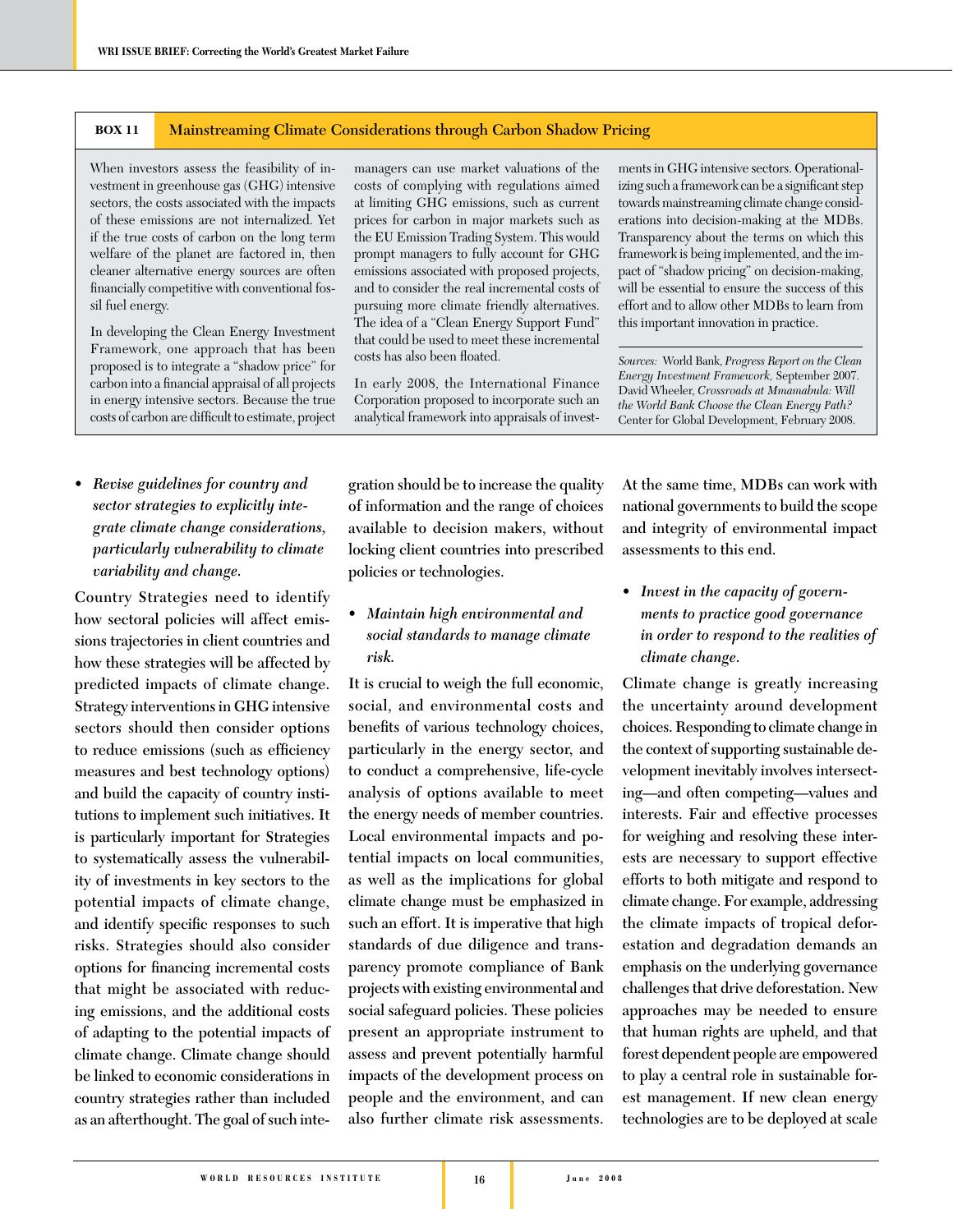**then appropriate policy and regulatory frameworks that allow investment to align with local realities are essential.**  In the absence of definitive information **about how climate change will affect**  specific weather conditions in particular **geographies, it is not possible to "adapt" decisions to new circumstances; instead, climate variability will need to be included in decision-making processes to reduce vulnerability. Inclusive, transparent and accountable processes can help integrate climate change considerations into local decision-making. The MDBs can help build the capacity of developing countries to practice good governance; they can also lead by adhering to the highest standards of transparency and accountability with regards to their own involvement in both public policy reform as well as discrete projects and investments.**

• Significantly increase support for *low carbon technologies, particularly in rapidly growing emerging economies.* 

**The MDBs are seeking new ways to invest in middle income countries where the widespread availability of** 

**commercial private sector capital is**  reducing demand for their finance. Yet private financing for renewable energy technologies and energy efficiency pro**grams is much less readily accessible, and urgently needed. Many private investors continue to be unfamiliar with new low carbon technologies and perceive the associated risks to be too high. MDBs can play a valuable role in supporting the commercialization and deployment of low carbon technologies and approaches—often in partnership with private investors—to help reduce future GHG emissions. Such projects may be smaller in scale than conventional energy investments and therefore more transaction intensive, but the "value added" of MDB support for such efforts is much greater. While institutions such as the World Bank and ADB**  have adopted specific targets to increase **support for new renewable energy and energy efficiency respectively, there remains enormous scope to scale up these efforts. The MDBs will also need to be less conservative when investing in**  renewable energy and energy efficiency. **By increasing support for low carbon options, MDBs may be able to find new relevance in emerging economies.** 

*• Build capacity and create new incentives for MDB staff to consider climate change in their interventions.* 

**Enhanced capacity, knowledge and expertise within the MDBs will be essential if these institutions are to successfully help developing countries integrate climate change considerations into economic planning and development. New incentives will be necessary to prompt project developers within the Banks to take this agenda seriously. The establishment of the Climate Investment Funds may prompt more systematic attention at the staff level to transformative options to address climate change through MDB interventions in developing countries.**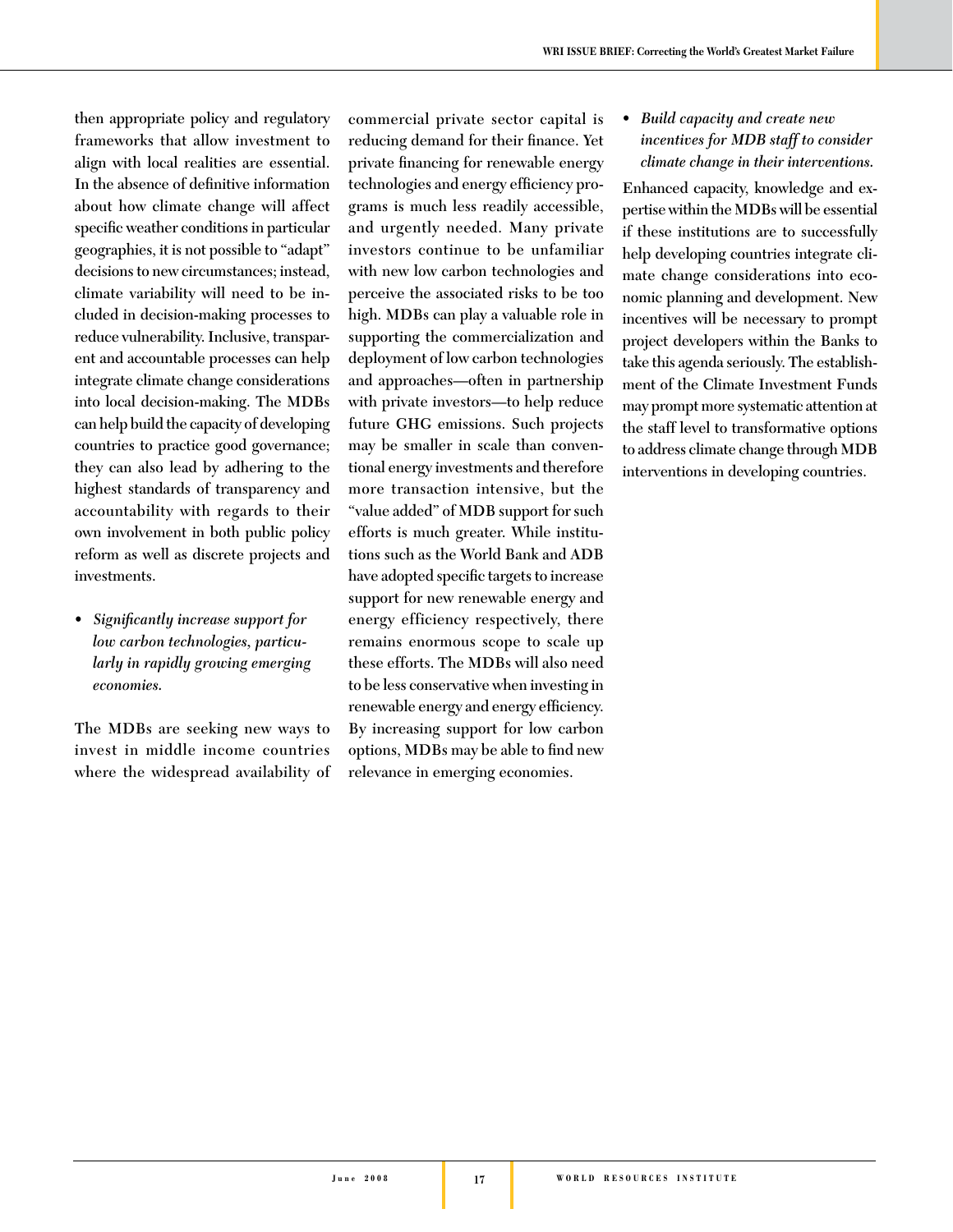#### **ACKNOWLEDGMENTS**

**The author would like to thank the following colleagues and external reviewers who provided valuable input to various drafts of the paper: Manish Bapna, Athena Ronquillo Ballesteros, Rob Bradley, Robert Goodland, Bruce Jenkins, Heather McGray, Alan Miller, Jonathan Pershing, Jon Sohn, Jacob Werksman, and Davida Wood. Various staff from the World Bank Group also took time to provide useful insights. While they**  bear no responsibility for the final product, their comments have significantly **strengthened this report. Hyacinth Billings, Emily Chessin, Jennie Hommel and Maggie Powell assisted the editorial and production process. Kirk Herbertson and Aiga Stokenberga provided invaluable assistance with reviewing MDB project documentation and country strategies.**  Finally, WRI greatly appreciates the fi**nancial support provided by the Charles Stewart Mott Foundation, the JP Morgan Chase Foundation, the Netherlands Ministry of Foreign Affairs, the Rockefeller Brothers Fund, and the Wallace Global Fund.** 

#### **AUTHOR**

**SMITA NAKHOODA is an Associate in the Institutions and Governance Program.** snakhooda@wri.org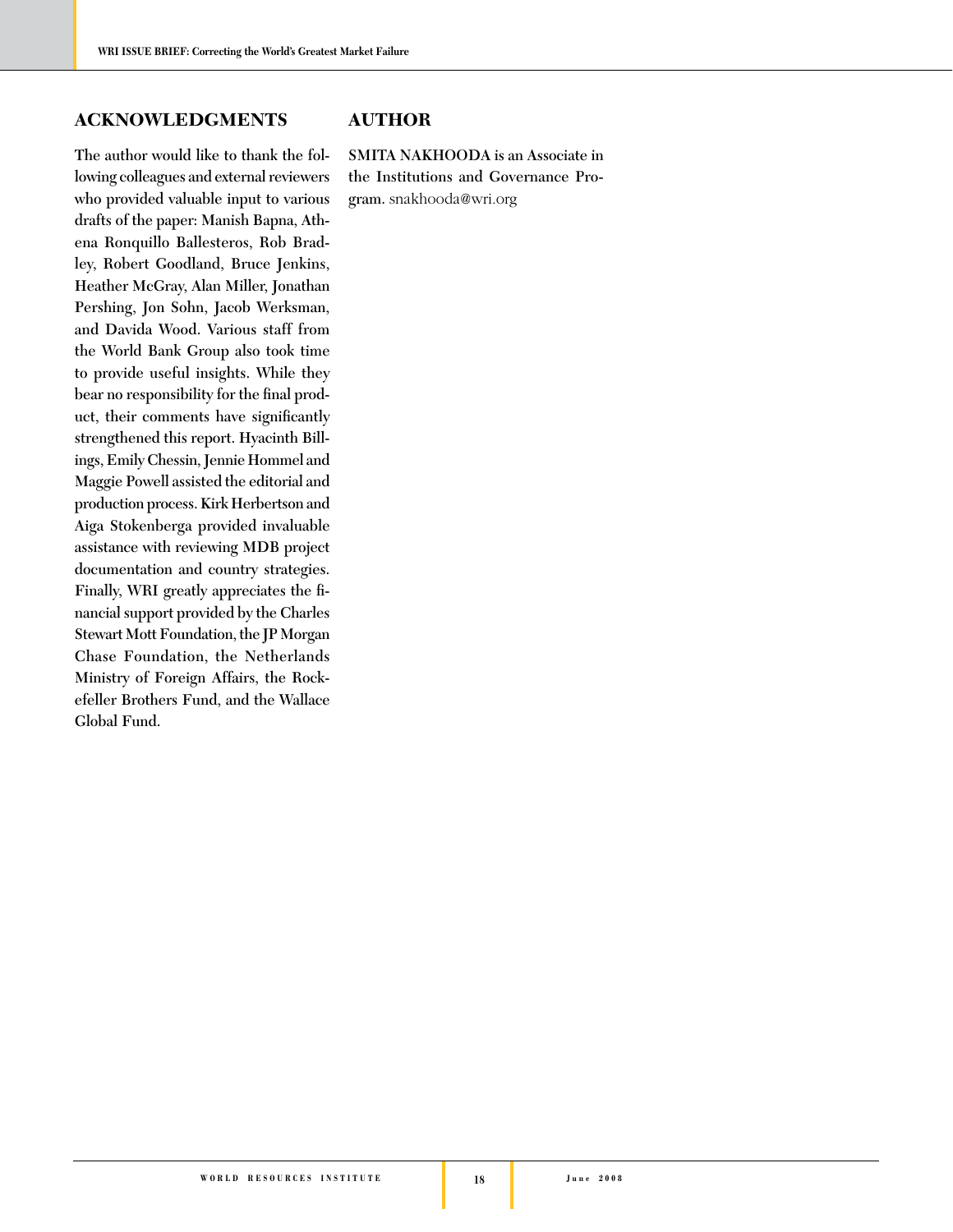#### **NOTES**

- 1. Nicholas Stern, *The Stern Review of the Economics of Climate Change*, http://www. hm-treasury.gov.uk/independent\_reviews/ stern\_review\_economics\_climate\_change/ stern\_review\_report.cfm.
- 2. See e.g., Yvo de Boer, Executive Secretary of the UNFCCC, "After Bali: Setting out on the road to Copenhagen," http://unfccc. int/press/news\_room/newsletter/in\_focus/ items/4272.php.
- 3. UK Prime Minister Gordon Brown, speech at the World Economic Forum in Davos, Switzerland, Jan. 2008.
- 4. Jon Sohn, Smita Nakhooda and Kevin Baumert *Mainstreaming Climate Change at the Multilateral Development Banks* (Washington DC: World Resources Institute, 2005).
- 5. Our analysis focuses on three arms of the World Bank Group: the International Bank for Reconstruction and Development, International Development Association and the International Finance Corporation.
- 6. Tim Herzog, *Greenhouse Gases and Where They Come From*, (Washington DC: World Resources Institute, 2006), http://www.wri. org/stories/2006/10/greenhouse-gases-andwhere-they-come#.
- 7. This portfolio level analysis does not capture the extent to which vulnerability and adaptation considerations have been mainstreamed into project development and appraisal: additional analysis is needed to fully assess progress on this count.
- 8. Greater than 90 percent likelihood. IPCC, 2007.
- 9. Greenhouse gas emissions per capita in developing countries remain much lower than they are in industrialized nations. By the same token however, there is growing disparity in emissions per capita within developing countries: affluent citizens in developing countries have emission footprints that are comparable with those of citizens in industrialized nations.
- 10. Navroz K. Dubash, "Inconvenient Truths Produce Hard Realities: Notes from Bali," *Economic and Political Weekly,* 29 Dec. 2007, pp. 31- 37. *See also*, Paul Baer, Tom Athanasiou & Sivan Kartha, *The Right to Development in a Climate Constrained World: The Greenhouse Development Rights Framework* (Berlin: Heinrich Boll Stiftung, EcoEquity and the Stockholm Environment Institute, 2007), http://www.ecoequity.org/ docs/TheGDRsFramework.pdf.
- 11. United Nations Framework Convention on Climate Change, opened for signature June 4, 1992, 1771 U.N.T.S. 164, 31 I.L.M. 849 (1992) (entered into force Mar. 21, 1994) [hereinafter UNFCCC].
- 12. UNFCCC, Art. 3, ¶ 4; Kyoto Protocol Art. 10 Chapeau.
- 13. Bali Action Plan, 2007.
- 14. Consistent with the principles of the UNFCCC.
- 15. IFC is using the WRI-WBCSD Greenhouse Gas Protocol to this end. The Protocol is available online at http://www.ghgprotocol. org.
- 16. United Nations Development Programme and United Nations Environment Programme are also GEF implementing agencies.
- 17. Ken Chomwitz, *At loggerheads? : agricultural expansion, poverty reduction, and environment in the tropical forests* (Washington DC: World Bank, 2006), http:// www-wds.worldbank.org/external/default/ WDSContentServer/WDSP/IB/2006/10/1 9/000112742\_20061019150049/Rendered/ PDF/367890Loggerheads0Report.pdf.
- 18. World Bank Inspection Panel. Investigation Report Democratic Republic of the Congo Transitional Support for Economic Recovery Grant (IDA Grant No. H 1920-DRC) and Emergency Economic and Social Reunion (Credit 3824-DRC and Grant No H 064 DRC. August 2007. WRI served as an independent observer on the project in question. http://siteresources.worldbank.org/EXTFO-RINAFR/Resources/IP\_2007\_DRC\_Forestry\_2.pdf.
- 19. Florence Daviet, Hilary MacMahon & Rob Bradley, *REDD Flags: What we need to know about the options*, World Resources Institute, Washington, DC 2007, http://pdf. wri.org/redd-flags.pdf.
- 20. Kyoto Protocol, Art. 12, ¶ 2.
- 21. African Development Bank, Asian Development Bank, European Bank for Reconstruction and Development, European Investment Bank, Inter-American Development Bank & World Bank, *The Multilateral Development Banks and the Climate Change Agenda* (Nov. 2007).
- 22. In the World Bank, these documents are called "Country Assistance Strategies." A similar mechanism called the "Country Partnership Strategy" is used by the ADB. IDB also undertakes such an exercise, referred to as "Country Strategies."
- 23. The active Country Strategies have all been adopted since 2004; the majority of these strategies were adopted after 2005. These are therefore recent documents, approved well after the adoption of the Kyoto Protocol and UNFCCC that could reasonably be expected to address climate change.
- 24. This commitment was made at the Bonn Conference on Renewable Energy in 2004.
- 25. See Annex 1 for a complete analysis of the World Bank's active country strategies.
- 26. The government of the Philippines itself made ambitious renewable energy commitments at the Bonn Conference on Renewable Energy in 2004, the year before this CAS was approved.
- 27. Effective July 2008, however, IFC intends to include a carbon shadow pricing analysis and greenhouse gas accounting for most projects in GHG intensive sectors.
- 28. Operations and Evaluations Department (ADB), *Energy 2000: Review of the Energy Policy of the Asian Development Bank* (2007), http://www.adb.org/Documents/SES/REG/SES-REG-2007-05/SES-REG-2007-05.asp.
- 29. See Annex 1 for a complete analysis of the ADB's country strategies.
- 30. Bank Information Center, Environmental Defense Fund, Center for International Environmental Law, Forest Peoples Project, and International Accountability Project, "Summary of Concerns regarding the ADB's Draft Safeguard Policy Statement: Unacceptable Weakening of ADB Environmental and Social Standards; Concerns regarding the Continuation of Public Consultations Based on Deeply Flawed and Missing Documents," Feb. 2008, http://www.bicusa.org/ en/Article.2851.aspx.
- 31. See Annex 1 for a complete analysis of the IDB's active country strategies.